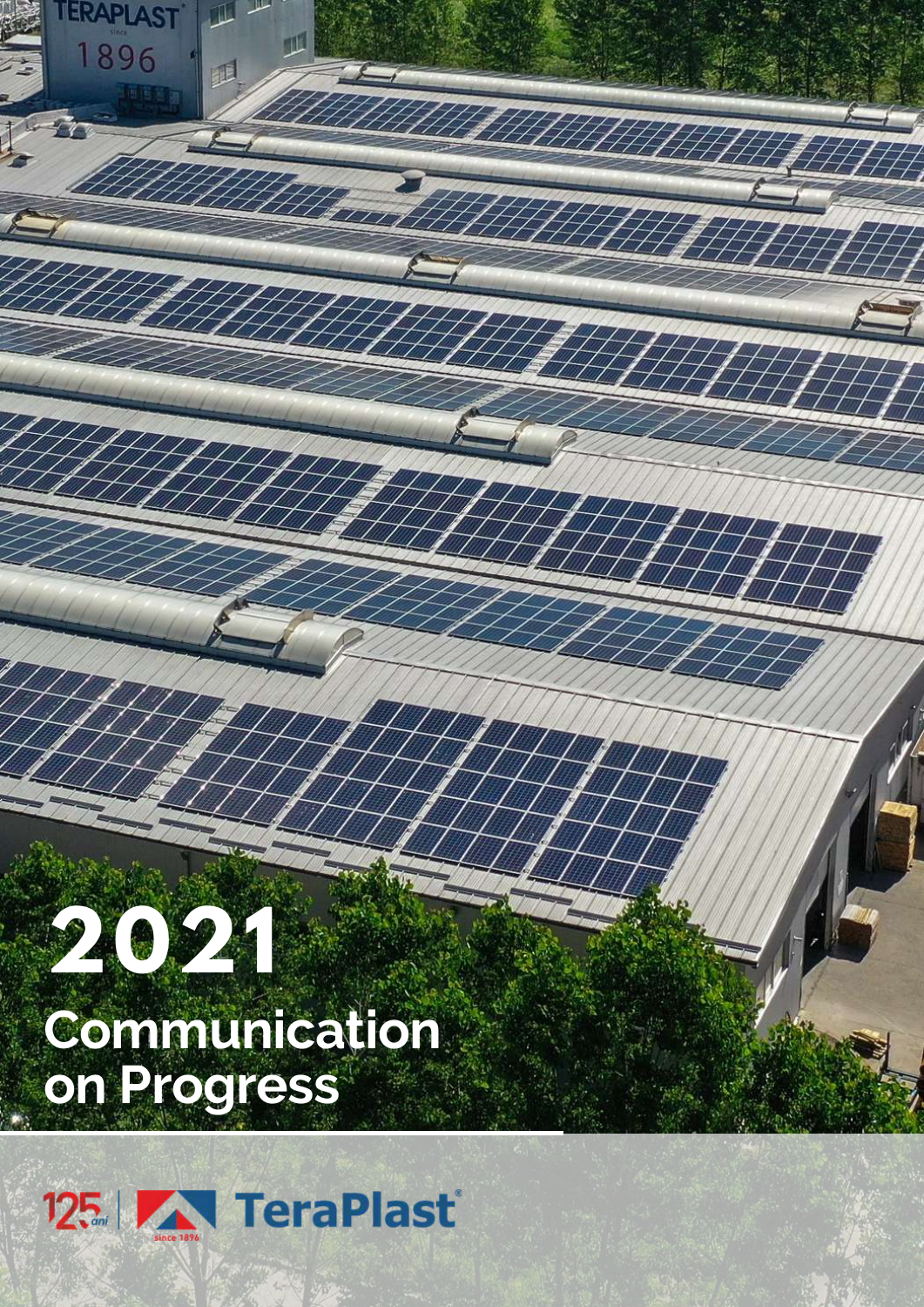## ABOUT THIS REPORT

Starting 2020, TeraPlast Group is a Signatory of the UN Global Compact. Thus we express our support to the Sustainable Development Goals (SDGs). The present document is our first Communication on Progress and it presents our approach in regards to Human Rights, Labour, Environment and Anti-Corruption. Its information will also be detailed further within the annual Sustainability Report of the Group.

#### WITHIN THIS REPORT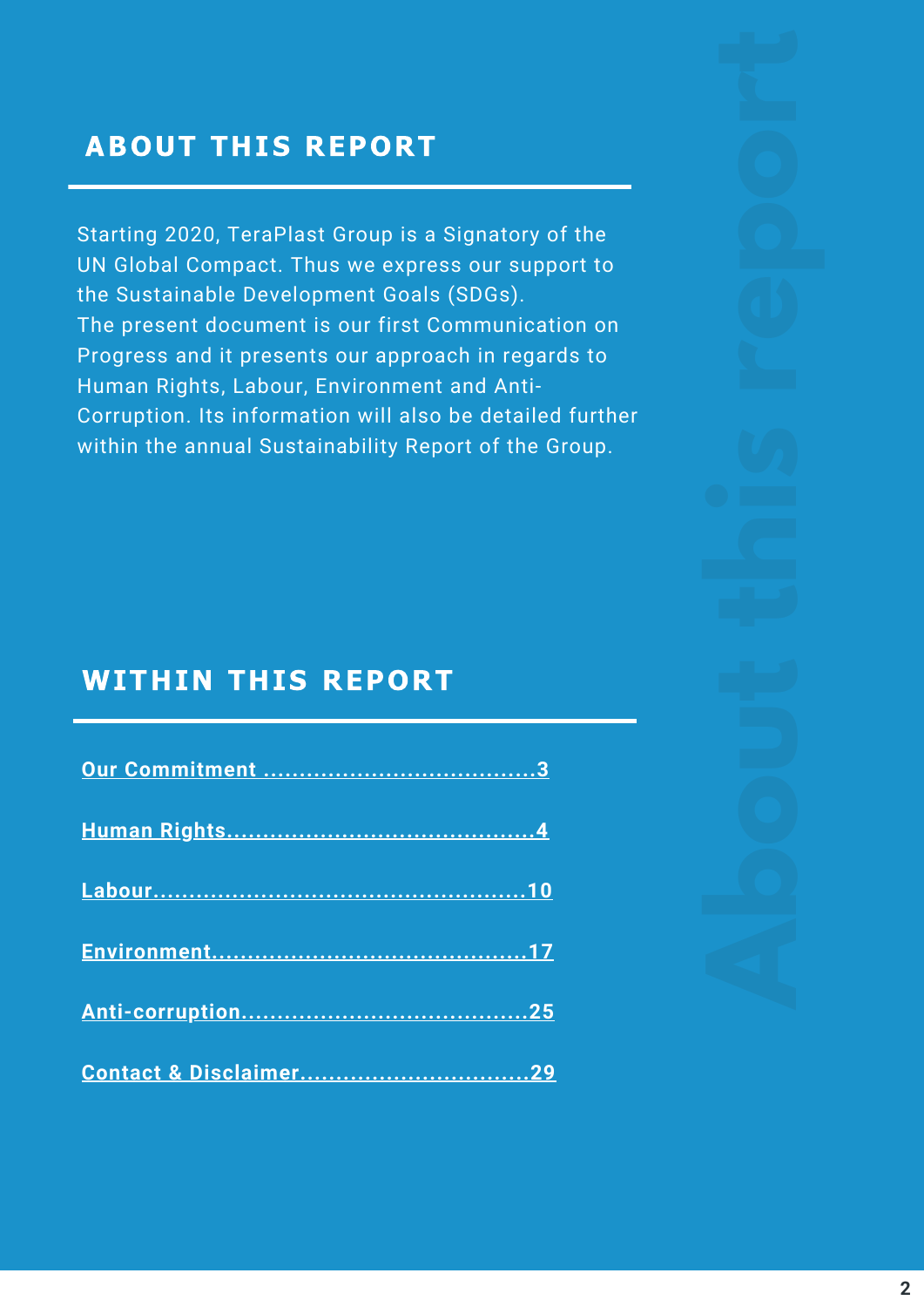

#### OUR COMMITMENT

I am pleased to confirm that TeraPlast Group reaffirms its support to the Ten Principles of the United Nations Global Compact in the areas of Human Rights, Labour, Environment and Anti-Corruption.

Within our first annual Communication on Progress, we describe our actions to continually improve and integrate the Global Compact and its principles into our business strategy, culture and daily operations. **Taking the sustainable development into account in our medium and long-term strategy is a solid part of our Group's vision on the future.**

We also commit to sharing this information with our stakeholders by integrating it in our Sustainability Report that is to be published by the end on June this year and will cover additional details on these 4 main topics.

Our strategy and progress on these matters are also integrated in our primary permanent communication channels.

Yours sincerely,

**Alexandru Stânean CEO TeraPlast**

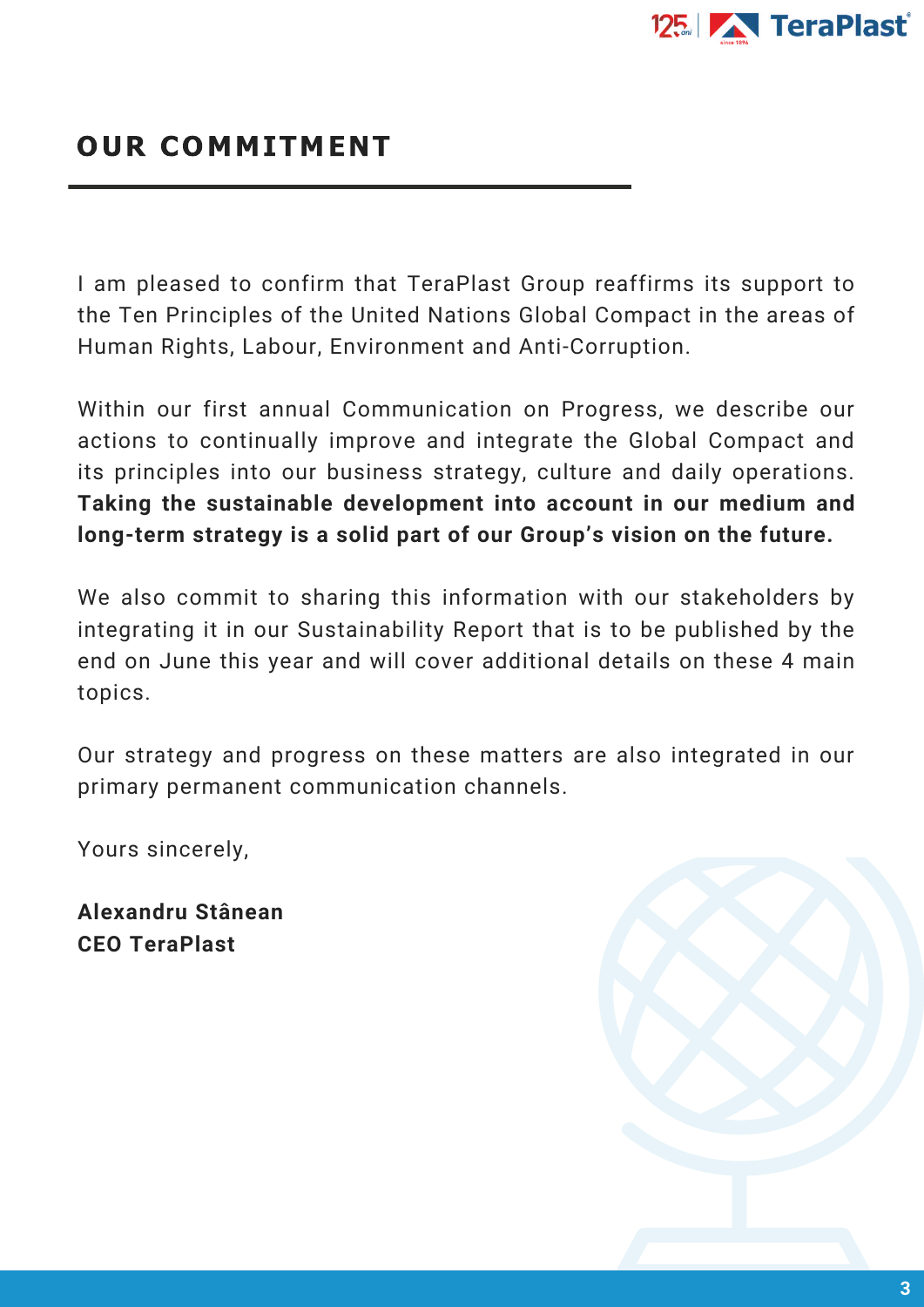

TeraPlast Group undertakes that our businesses shall support and observe the protection of the international human rights and make sure that they are not part of the abuses committed in the field of human rights.

The Group complies with the international directives, norms and standards with regard to observance of human rights:

- The Universal Declaration of Human Rights UN;
- The EU Charter of Fundamental Rights;
- The European Convention on Human Rights.

We have also developed dedicated policies regarding nondiscrimination, equal opportunities and the removal of any form of human dignity infringement. **Our Group forbids any form of discrimination towards its employees, partners and collaborators or involving them.**

These principles, which are embedded within our Code of Conduct, are passed down to our [employees,](https://www.teraplast.ro/en/about-us/organizational-culture/) and are integrated in our relations with our suppliers and business partners.

The strategic document itself is available online on our website, on hand to all our stakeholders. Through the provisions and principles in our policy we assure that we are not complicit in human rights abuses and share with our stakeholders the same vision on this topic.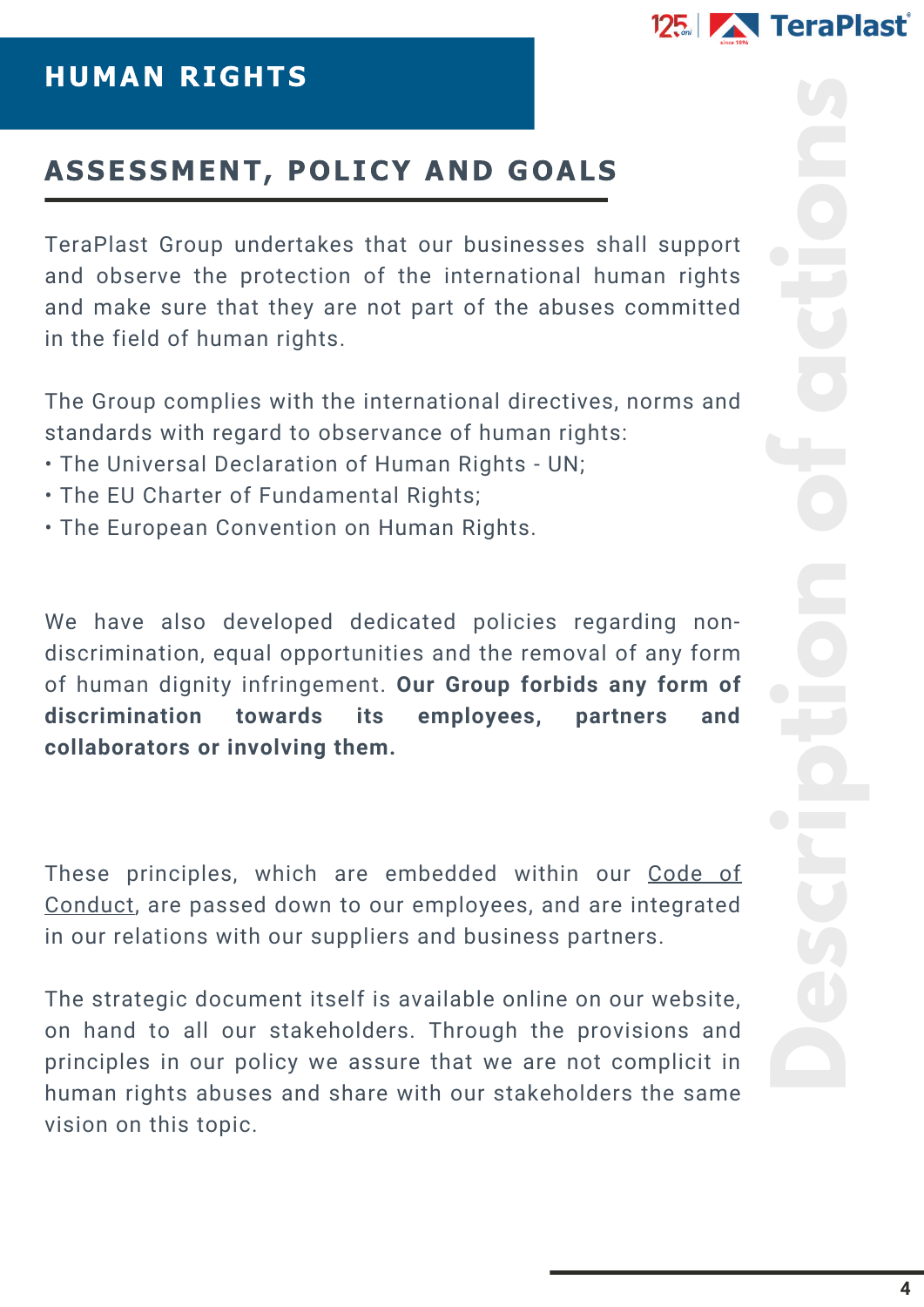

The internal Code of Conduct includes provisions that define and explain the prevention and management of risk situations and the applicable rules in the areas of personal and professional integrity (harassment, discrimination, equal opportunities etc.), protection of intellectual property, principles of fair competition, rules for respecting the visual identity of brands and the relationship with the media.

For each risk situation detailed in the internal code of conduct, there is also the mechanism applicable for notifying situations that violate or risk violating the imposed provisions.

**Specific strategic objective for 2022-2023: development of a new evaluation procedure for suppliers and collaborators emphasising Human Rights vision and principles.**

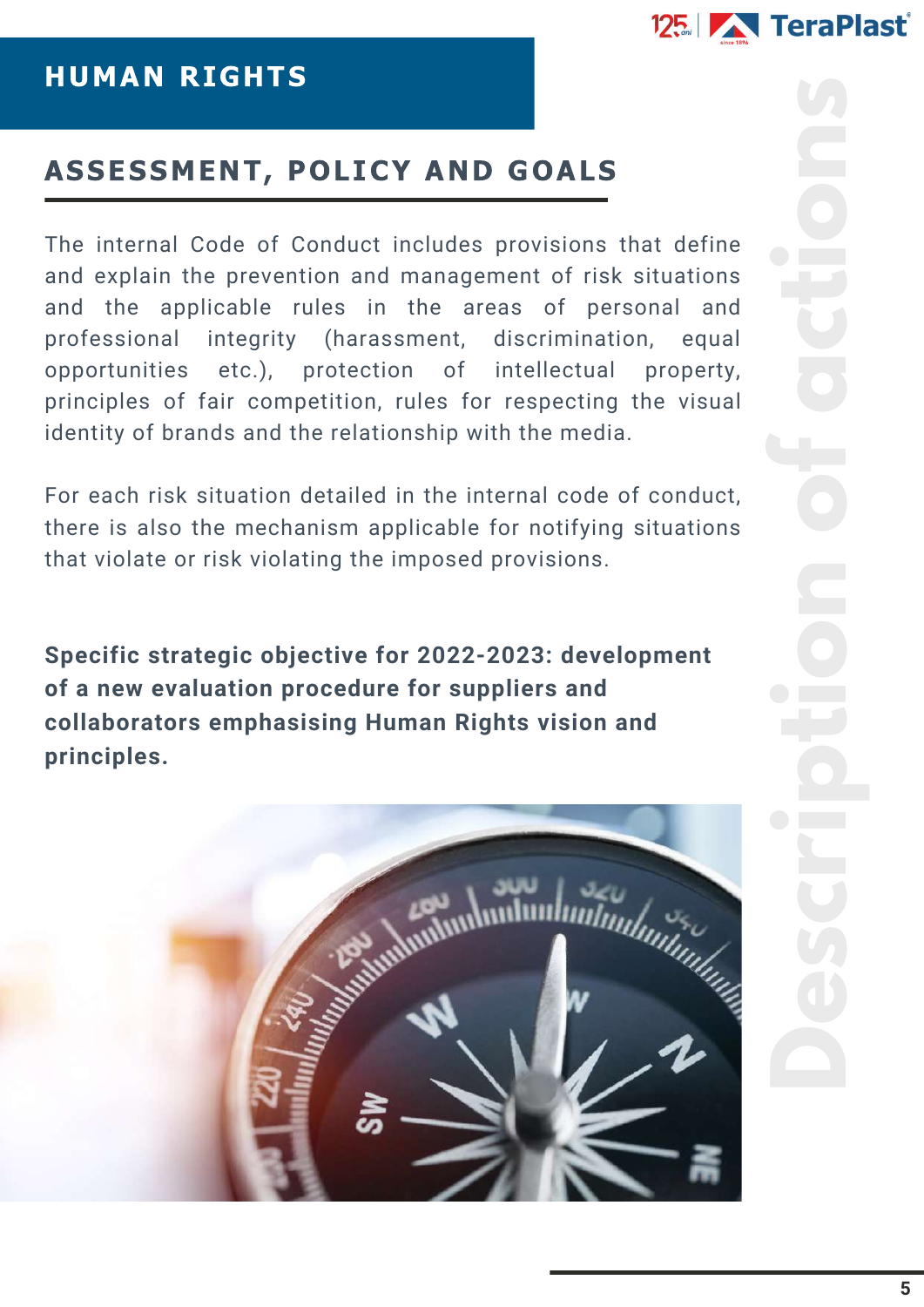

#### HUMAN RIGHTS

## IMPLEMENTATION

All employees and contractors are encouraged to report unsafe and unethical conditions and behaviour.

#### **We have implemented a [whistleblowing](https://www.teraplast.ro/en/about-us/integrity-warnings-policy/) system, which can be accessed by any stakeholder online, through mail, e-mail, by phone, and using the complaint boxes in our locations.**

We collect information regarding: conflicts of interest, fraud and corruption, bribery, human rights violations, labour rights violations, private life and personal data violations, violations of company policies, procedures and regulations, violations of the company's Code of ethics and conduct, endangerment of employee's and collaborator's safety and security, endangerment of surrounding environment.

Stakeholders may complete the online form using their name or anonymous. The reports are taken over, evaluated and processed by the Integrity Manager appointed by the company's management, who ensures the complete confidentiality of the information to which he has access.

Following the evaluations, the Integrity Officer will rank the complaints and notify the Internal Integrity Committee and the company's management in case of serious charges.

The Internal Integrity Committee is comprised at least of specialists in the fields of law, labour law, integrated management systems, who, alongside the company's management, ensure the application of specific measures in order to remedy the problems.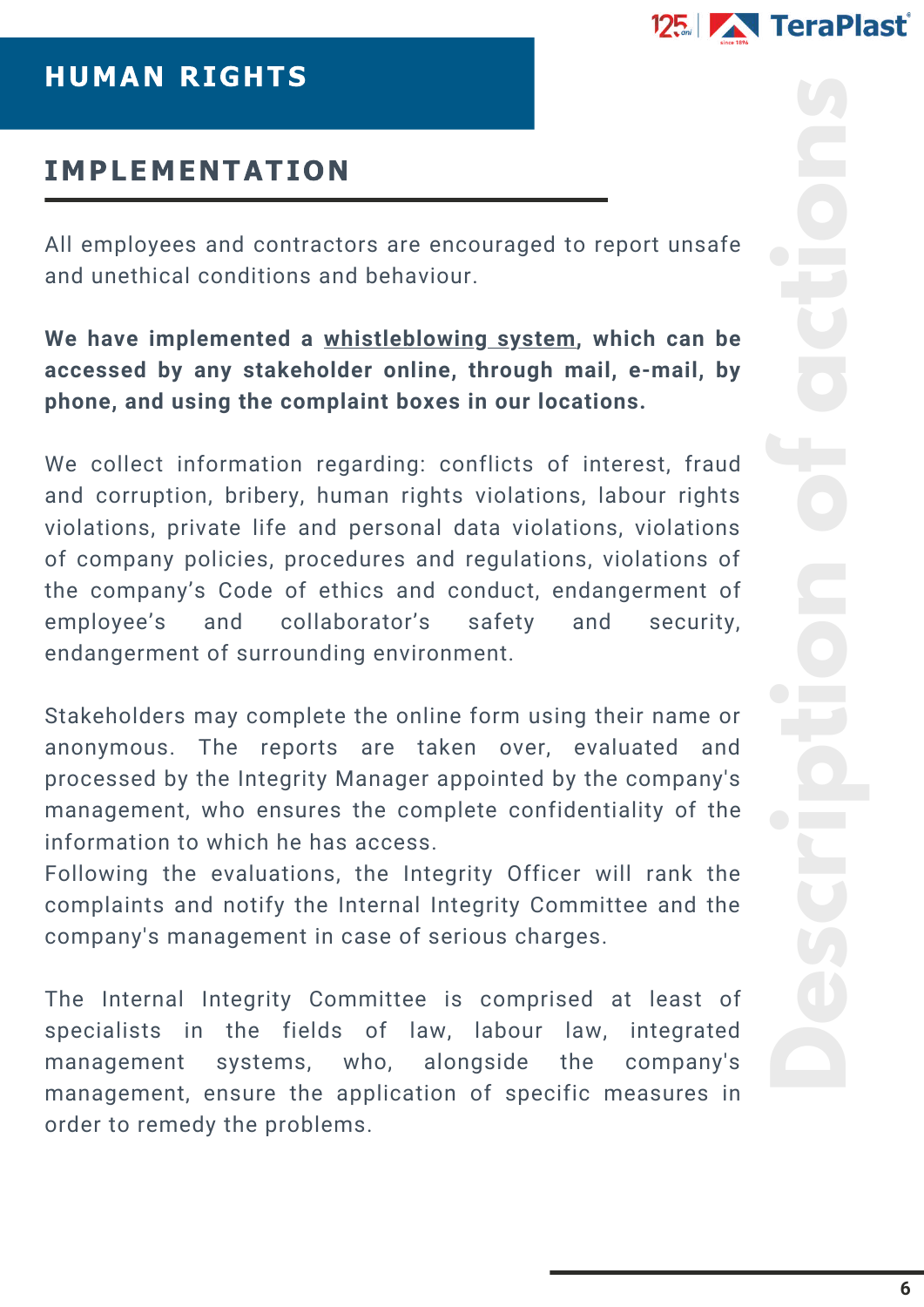

#### HUMAN RIGHTS

#### IMPLEMENTATION

Within TeraPlast Group we have dedicated structures and roles which monitor and evaluate, amongst other, the correct implementation of human rights principles: The Analysis Committee made of top management members (which evaluates risks and issues corrective measures), the Integrity Officer and Internal Integrity Committee (which manage all complaints related to integrity issues and develop remediation measures).

## MEASUREMENT OF OUTCOMES



*The total employ e e s at Group l e v e l ar e di v ided in 21% women and 79% men.*

The composition of TeraPlast's governance structures in 2021 is 20% female members and 80% male.

The total Group employees' proportion is determined by the nature of the jobs and the interest in the market, depending on the gender. In general, in the workforce we are addressing, the availability and interest in production positions is higher among men than among women.

**Our Group applies strong principles of equality and objectivity in the recruiting process, which have to cross the specific needs of each job. Our activity is aligned with SDG5, as we promote and implement gender equality in our activity.**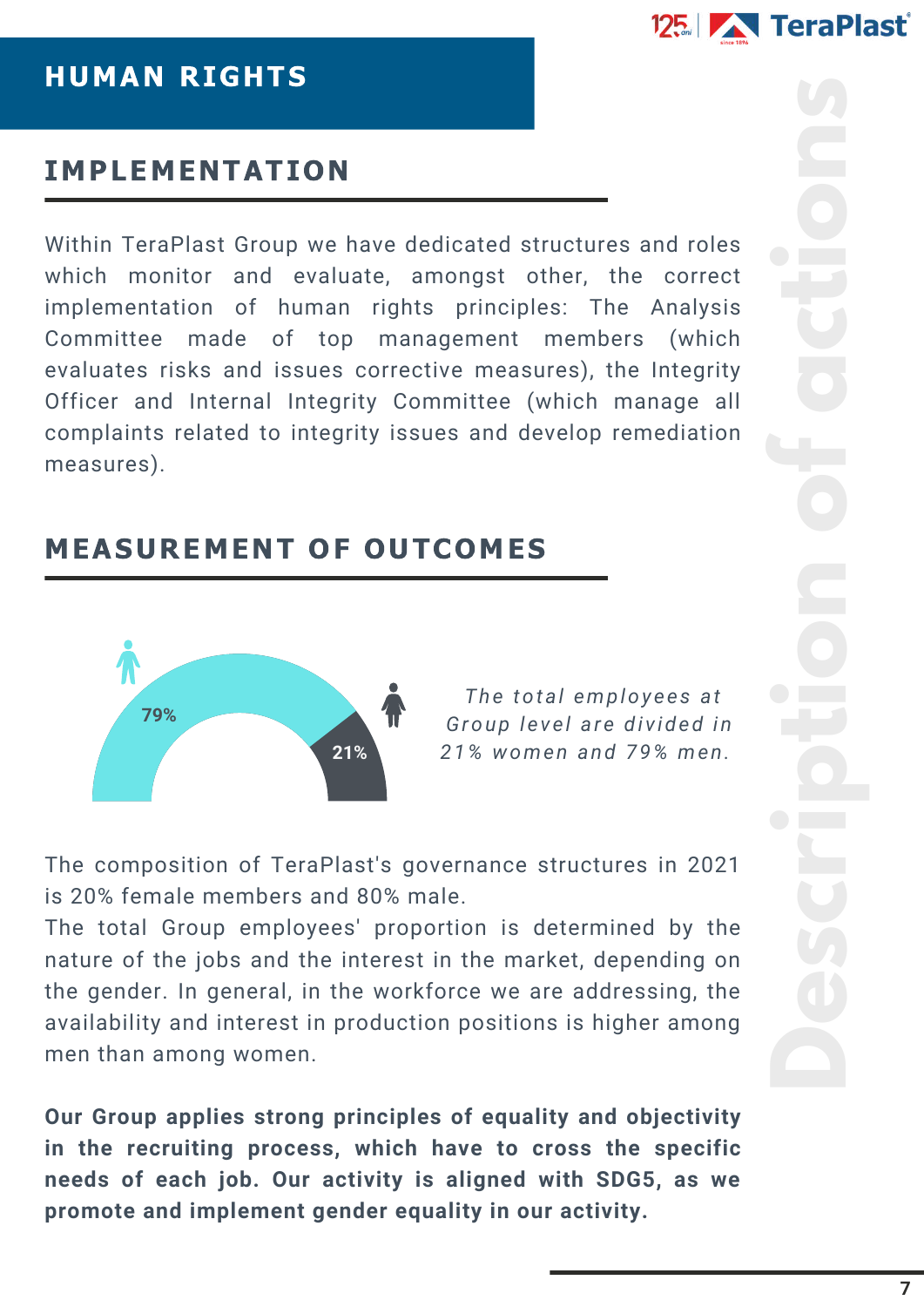

## HUMAN RIGHTS

## MEASUREMENT OF OUTCOMES

Within the reporting period, TeraPlast Group:

- did not record any incidents with significant impact or resulting in sanctions on: human rights violations or discrimination of any sort.
- received 1 whistleblowing case, which was evaluated and needed corrective actions.

**In 2021, the Group supported various initiatives in accordance with its CSR principles. Some of the ones directly connected to social causes are:**

- Providing necessary products (pipes, septic tanks and accessories) to a project aimed at building a proper house for 4 children that live with their grandmother in a very small house.
- Contributing to the funds needed by a paediatric hospital in Obregia to acquire equipment for brain surgery
- Supporting the medical equipment acquisition for two hospitals in Timis county, Romania, namely the acquisition of spirometers and desks for medical tools - this initiative is aligned with SDG3, as it implements concrete measures to support good health and well being for the local community.
- Partnership with POV21, a local NGO, for Comunitarium Gala where 30 students from rural areas received laptops as an award for their exceptional scholar results.
- We are one of the main sponsors of the local sports club and the handball team Gloria 2018; we supported the international tennis tournament that took place in Bistrita and a regional rhythmic gymnastics club.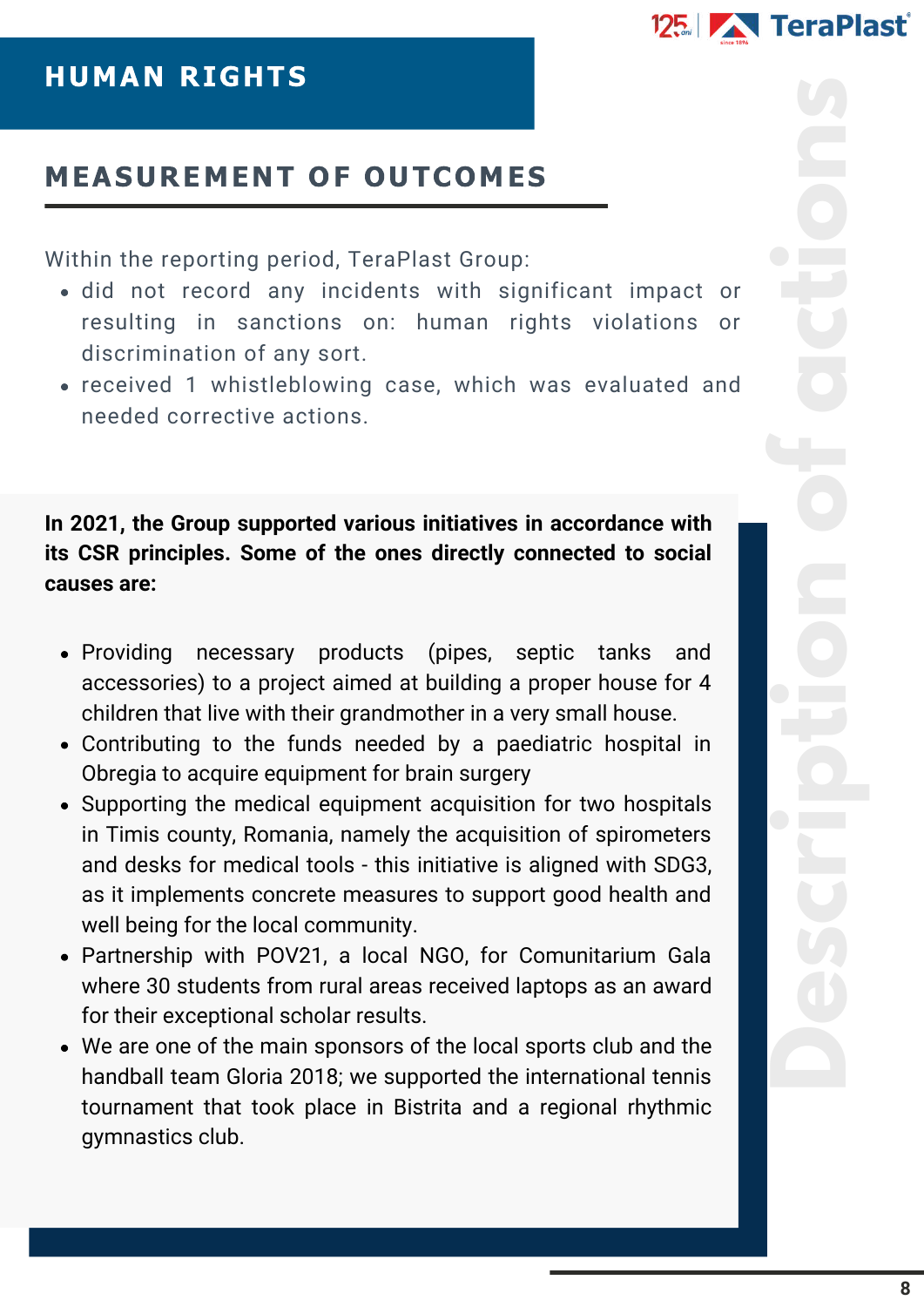

#### MEASUREMENT OF OUTCOMES

Since 2020, we have been also implementing a dual education project in partnership with a local high school which has the goal of providing professional training for young students, while offering each participant a monthly scholarship, transportation and a meal for each day of practical training within the company.

Also, each student benefits from the occupational medicine examinations and the necessary medical analyses, while also providing a cash prize for the most motivated participants.

**This program is aligned with SDG4, as it aims to support quality education for all.**

**These initiatives and project are aligned with SDG1 and SDG8, as they promote sustained, inclusive and sustainable economic growth, full and productive employment and decent work for all, with the scope of achieving a no poverty social environment for all.**

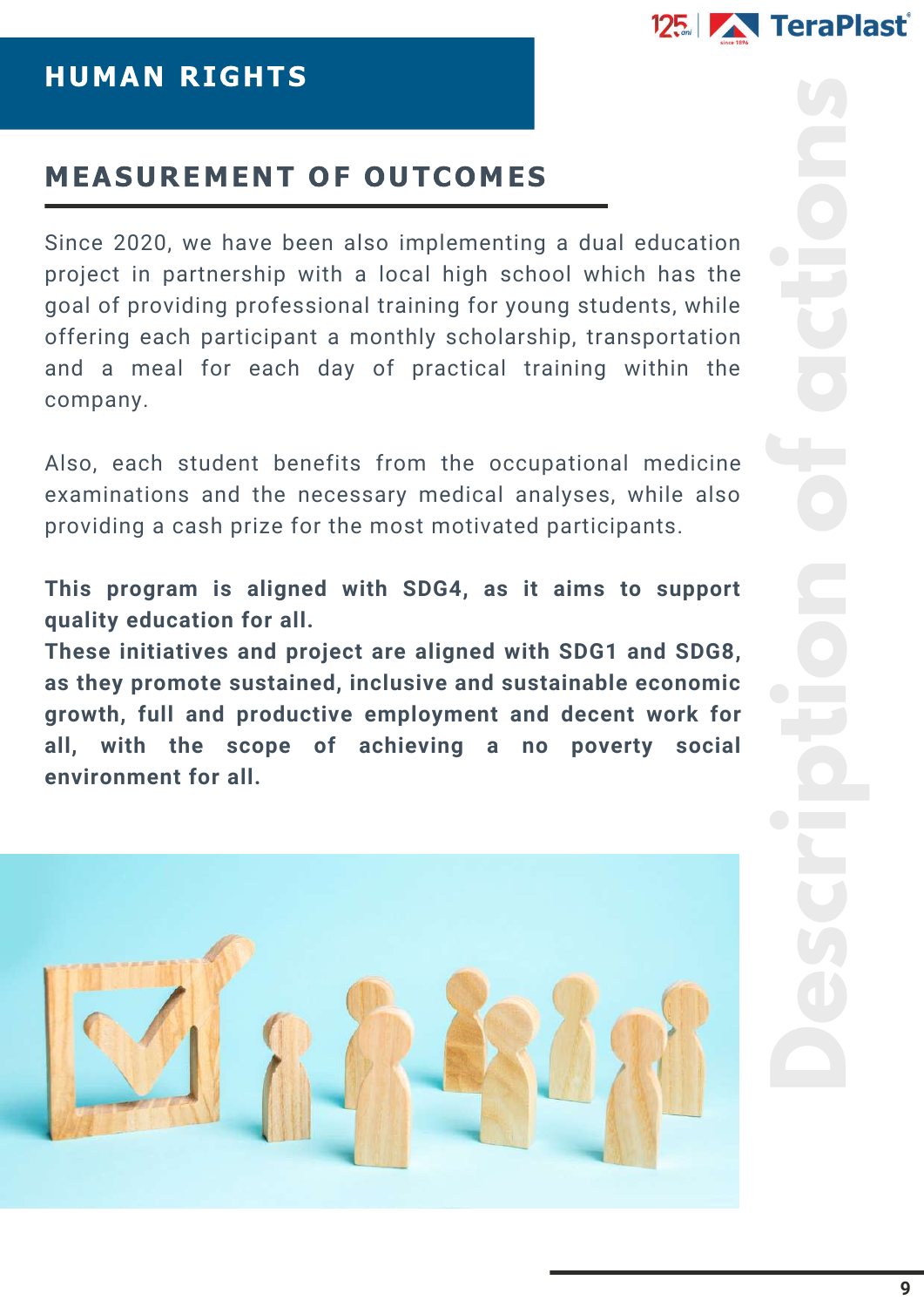

Within our business strategy, we aim to sustainably grow our business while adding value to our employees, partners and shareholders. Our mission is to develop effective solutions for people and the environment.

**We rely on continuous feedback flows, we take care to act responsibly towards our colleagues, our partners, the community and the environment. Our priority is to be an attractive employer for our colleagues, to ensure an ethical, safe and stable work environment.**

We take responsibility for the safety of all outsourced or contracted activities, so we have introduced processes that require contractors to operate in accordance with our standards.

Our businesses encourage the freedom of association and the effective recognition of the right to collective negotiations, the removal of all of the forms of forced and imposed labour, the effective abolition of child labour, and the removal of discrimination as regards hiring and holding a position.

**Our Code of Conduct contains written company policies to uphold these principles, which are passed down to our employees, and are integrated in our relations with our suppliers and business partners.**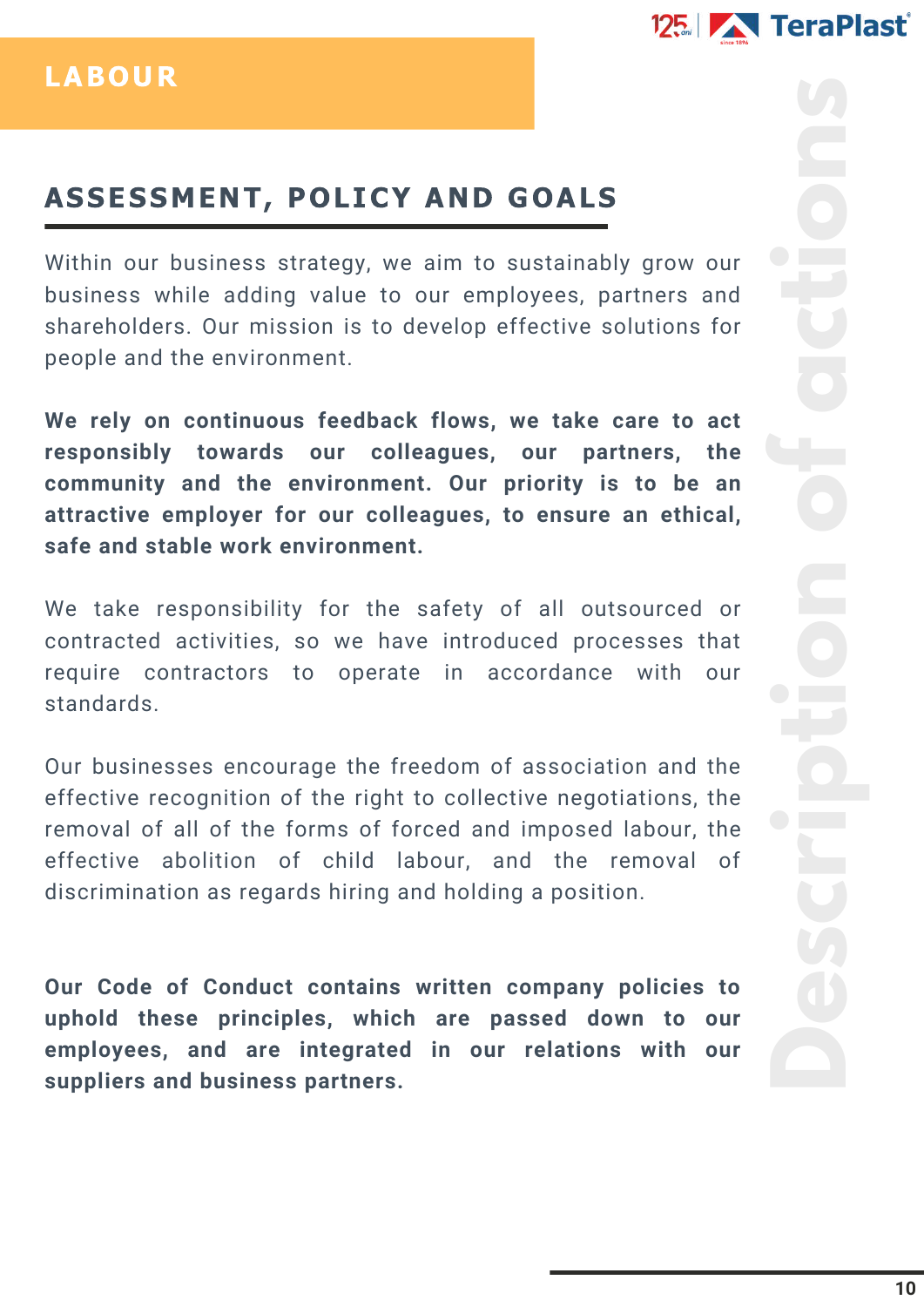Starting 2021, TeraPlast Group has appointed a Nomination and Remuneration Committee, which has the following responsibilities:

- provides support to the Board of Directors in identifying and /or selecting candidates for a position in the management structure;
- makes proposals on the requirements for a position in the executive management;
- performs the evaluation of the candidates in order to ensure the fulfillment of the requirements / criteria specific to the position in the executive management, if applicable;
- prepares a regular evaluation of the performance of the members of the management structure;
- develops the remuneration policy of the management structure, taking into account the long-term interests of the shareholders, the strategy, the business plan and the performance of the Company, as well as the best market practices, which are submitted to the Board of Directors and further to the General Meeting of Shareholders, for approval;
- periodically reviews / updates the remuneration policy, also preparing a description and explanation of all significant policy changes as well as a report from the last vote of the General Meeting of Shareholders on the remuneration policy;
- reviews the annual remuneration report, which sets out how the remuneration policy for members of the management structure was implemented during the reference period;
- evaluates the fulfilment of the performance criteria established by the remuneration policy;
- makes proposals on the implementation of grant of shares and/or stock options programs.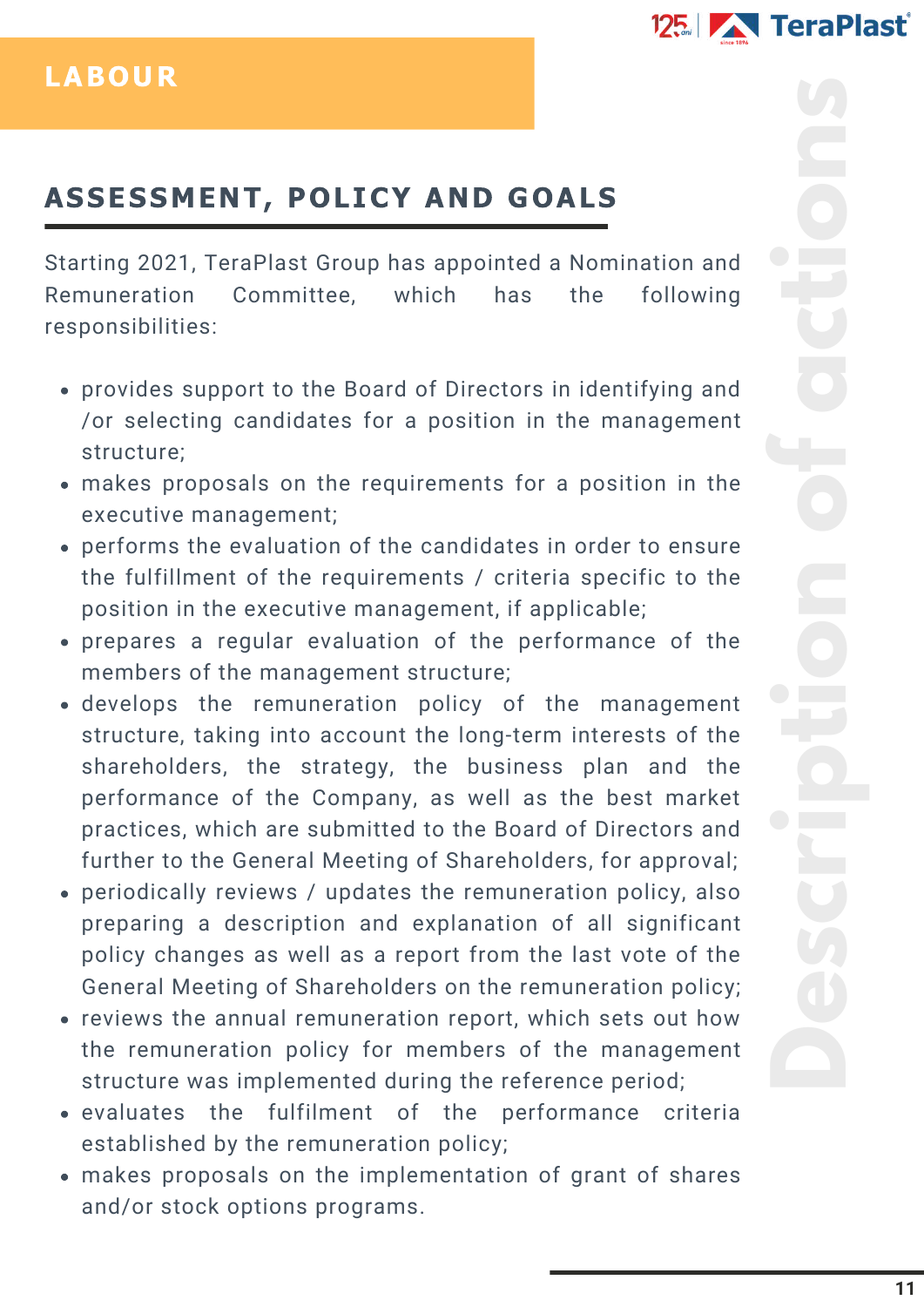

The HSSE policy highlights the commitment to the material and social working conditions of our employees.

The Group companies have implemented the Integrated Quality-Environment-Health and Operational Safety Management System, and are ISO 45001: 2018 certified by SGS Switzerland (Societe Generale de Surveillance SA) and ISO 9001: 2015 certified by SGS United Kingdom Ltd.

#### **Strategic objective for 2022:**

**increasing the percentage of women in top and middle management positions by at least 5% compared to the 2020 level and reaching a percentage of 25% women in white collar positions.**

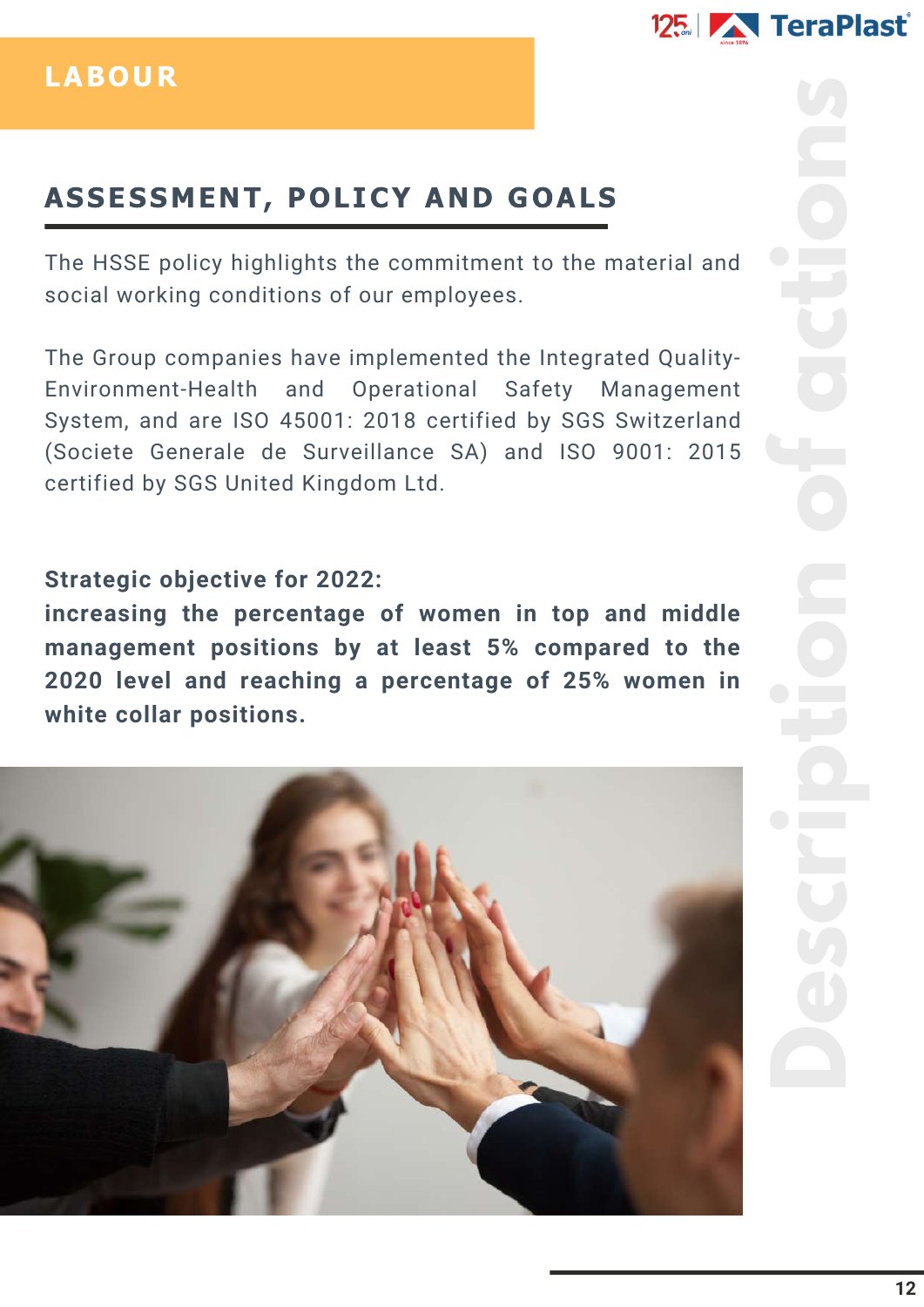

#### LABOUR

## IMPLEMENTATION

The safety of our employees is of great importance to us. All of our employees participate in regular training courses, in accordance with the law, to improve their awareness of security issues, to gain confidence and to develop the necessary security skills to deal with known security threats, or emergencies, incidents and crisis situations.

**In order to assure the continuous feedback flow, we have a call center that directs, according to the department/specifics of the request. We also have a back office for the sales manager responsible for customer relations, as a support for the sales team, a team dedicated to investor relations and the press.**

The members of the existing Labour Union are responsible for the connection between the management of our Group's companies and the employees regarding the rights, benefits but also the obligations of each of the colleagues in the activity carried out daily. The collective bargaining agreement covers all TeraPlast Group employees.

The union negotiates with our group the collective labour contract, so that additional benefits may be provided, besides standard benefit packages (basic salary, bonuses, meal vouchers, private health insurance) and work equipment.

The Labour Union considers all areas of activity both in terms of how to organize the activity and the personalized benefits.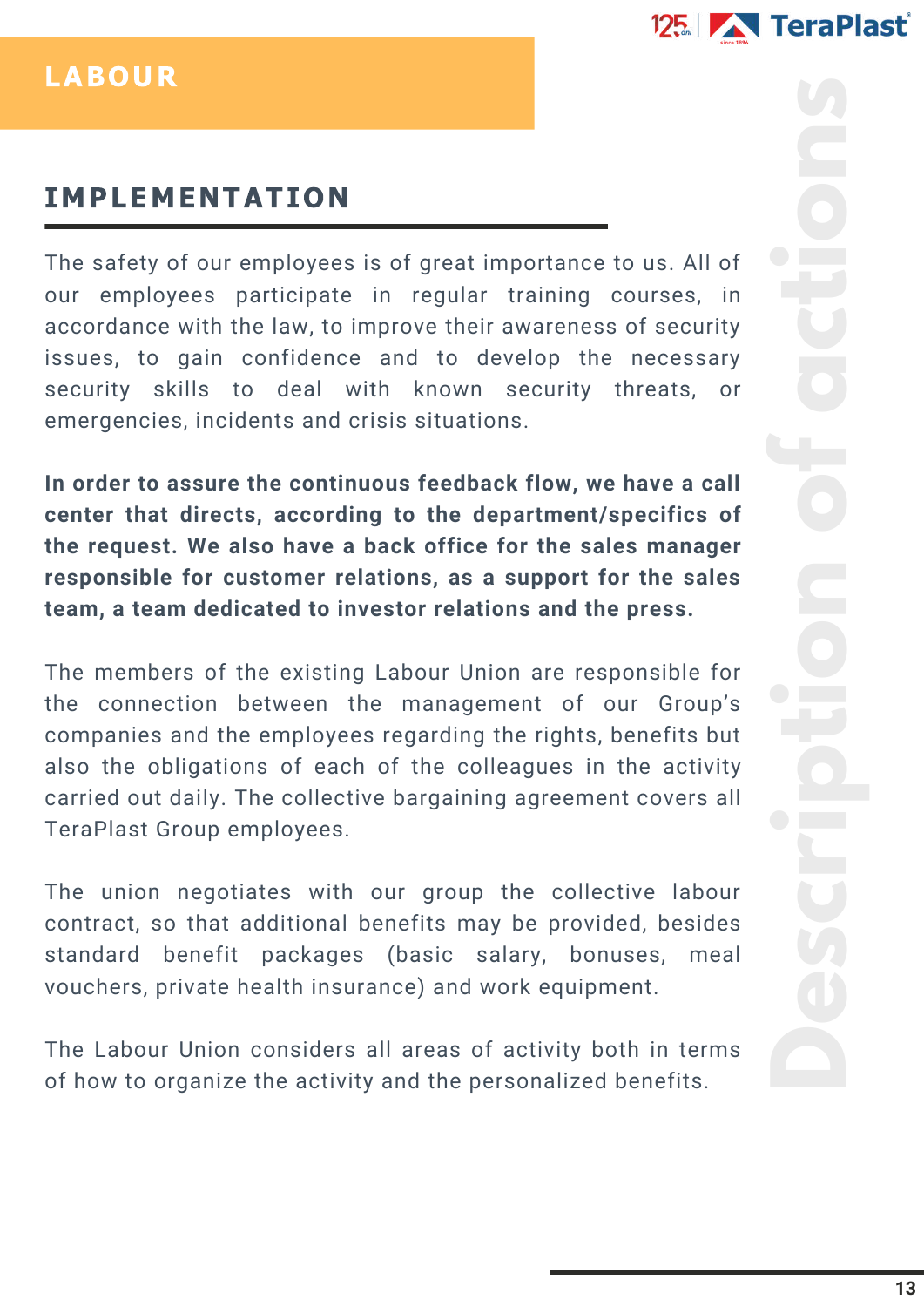

#### LABOUR

## IMPLEMENTATION

All employees receive Easter and Christmas bonuses, gift vouchers for the company's annual anniversary, various bonuses and benefits (birthday, death, marriage, birth, illness), loyalty bonus, paid days off for family events, reimbursement of holiday expenses, free library access, and also shares in the company, based on performance reviews.

Our retiring colleagues also benefit from a personalized package based on seniority within TeraPlast Group.



We offer training sessions for personal and professional development for all our employees, without discrimination, on topics such as: quality and laboratory, production-specific technical qualifications, policies, standards and systems, security, soft skills (assertive, interpersonal communication). **The training sessions are designed based on employees' preferences for specific topics, and are accessible using our Learning Management System.**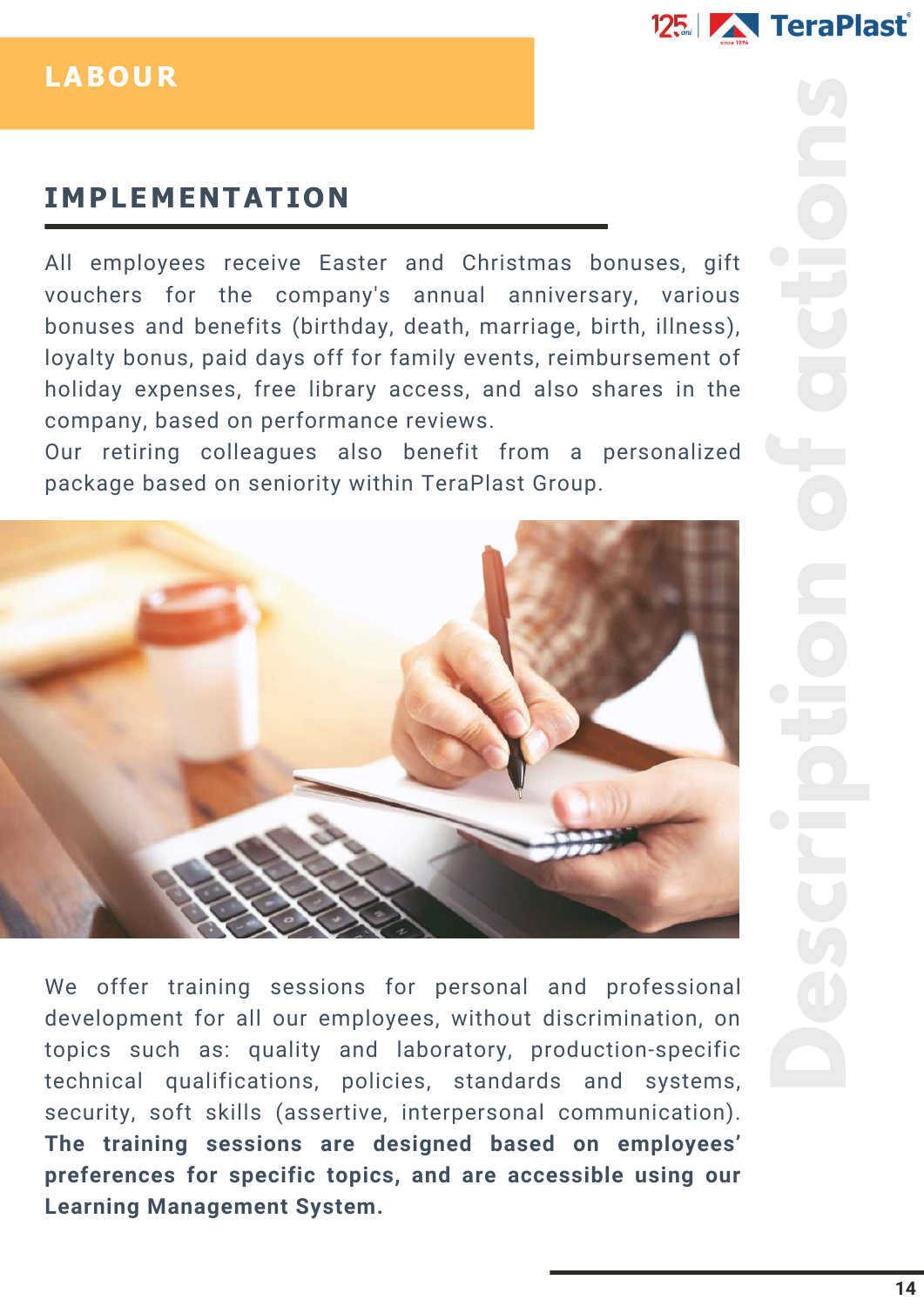

#### LABOUR

## IMPLEMENTATION

The whistleblowing system aforementioned also addresses labour incidents and any other topic of concern to our employees.

Within TeraPlast Group we have dedicated structures and roles which monitor and evaluate, amongst other, the correct implementation of labour rights principles: The Analysis Committee made of top management members (which evaluates risks and issues corrective measures), the Integrity Officer and Internal Integrity Committee (which manage all complaints related to integrity issues and develop remediation measures).

**The health, safety and security of our employees is monitored by our dedicated Health and Safety Manager.**

## MEASUREMENT OF OUTCOMES

Within he reporting period we have had:

>> reported cases of labour rights violations >> reported cases of private life and personal data violations >> cases of endangerment of employee's and collaborator's safety >> investigations, legal cases, rulings, fines and other relevant events related to Labour Rights



>> reported cases of violations of the company's internal Code of ethics and conduct, of which 26 concluded with written warning and 9 concluded with penalties.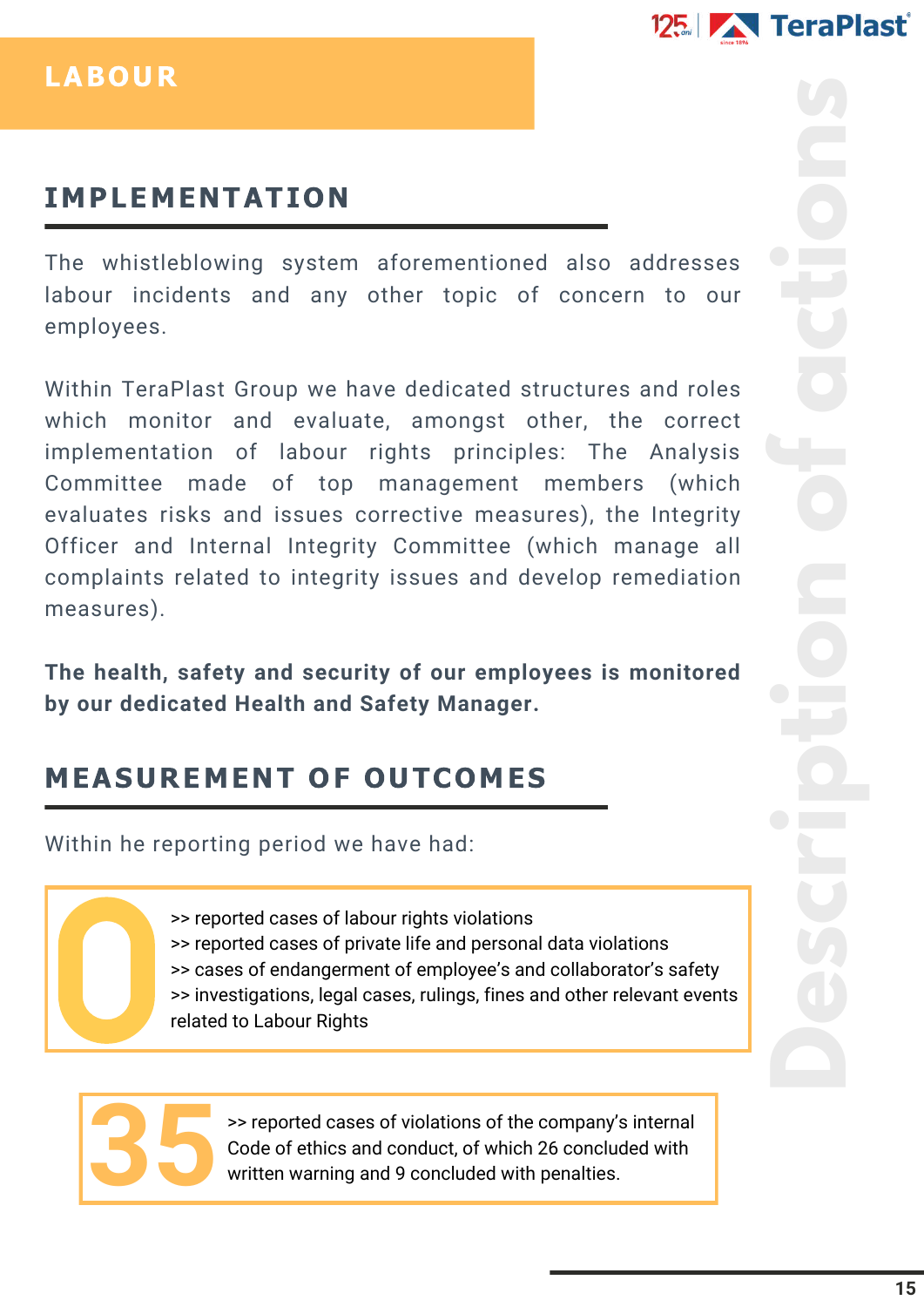# MEASUREMENT OF OUTCOMES

Within he reporting period:

we created **245** we hired **324** new employees our employees participated in **26** training sessions **which accounted for 4879 hours** More than **6** employees were externally qualified for operational occupations

Within the reporting period, the TeraPlast Group conducted 1 review of labour practices by senior management, recorded 9 minor health & safety work-related incidents. At the same time, the Group did not record any incidents with significant impact or resulting in sanctions on: occupational safety and security or data confidentiality.

125 **TeraPlast** 

new jobs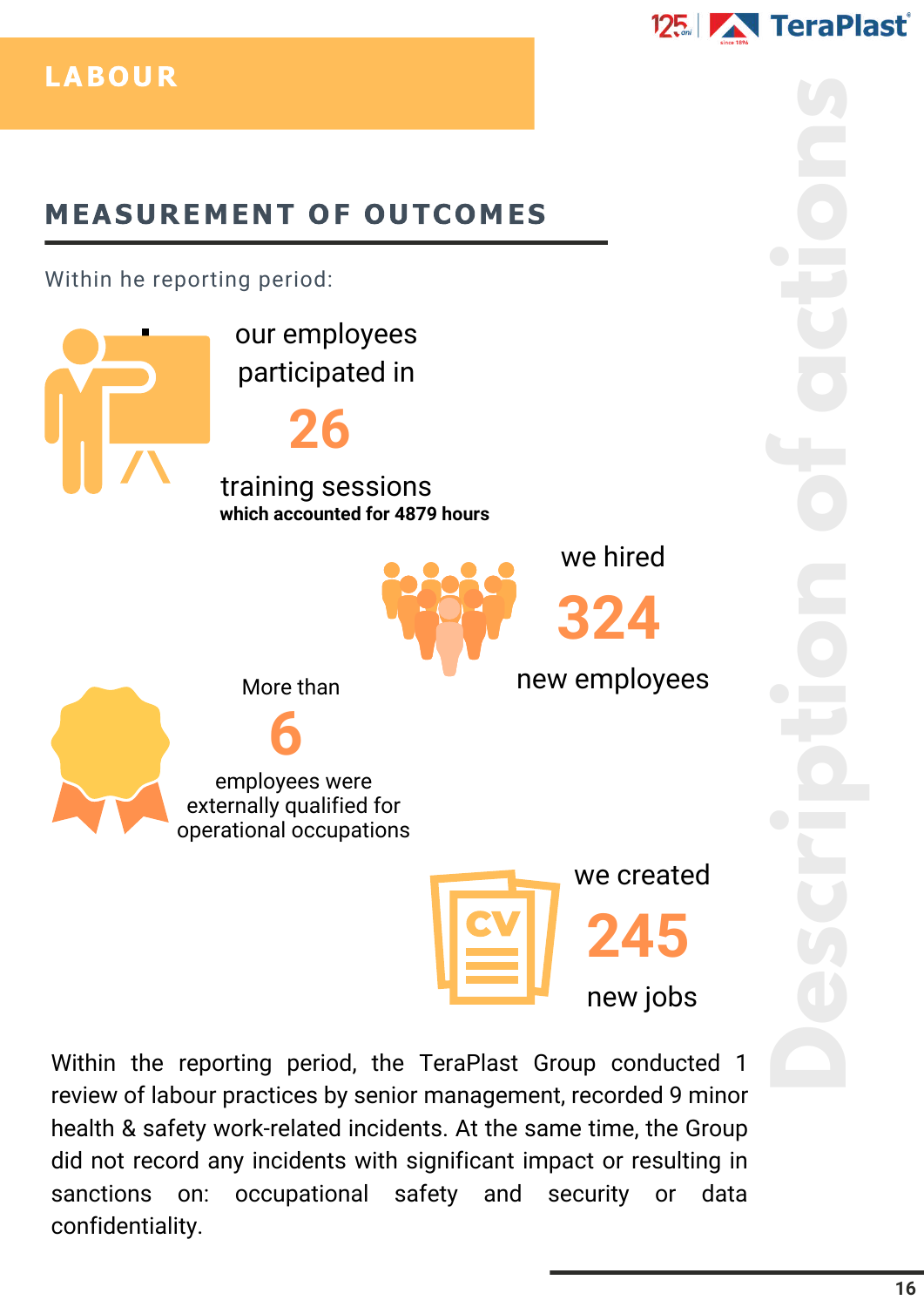Our vision in TeraPlast Group is to conduct our business in a manner which contributes to a better world for both people and the environment.

Our business model aims at the optimal integration of the entire value chain, the observance of the norms of business ethics and the diminution of the potential negative impact on the environment.

The companies within our group are certified ISO 14001:2015 by SGS United Kingdom Ltd.

In line with our goal of being a sustainable company, we have set **internal goals to integrate as much recycled materials into our products as possible**, where European or local standards allow.

Our procurement team has also worked closely with colleagues responsible for developing recipes used in production to eliminate hazardous substances and identify more environmentally friendly materials.

**We are aligned in this sense with SDG12, as we strive to achieve sustainable production patterns.**

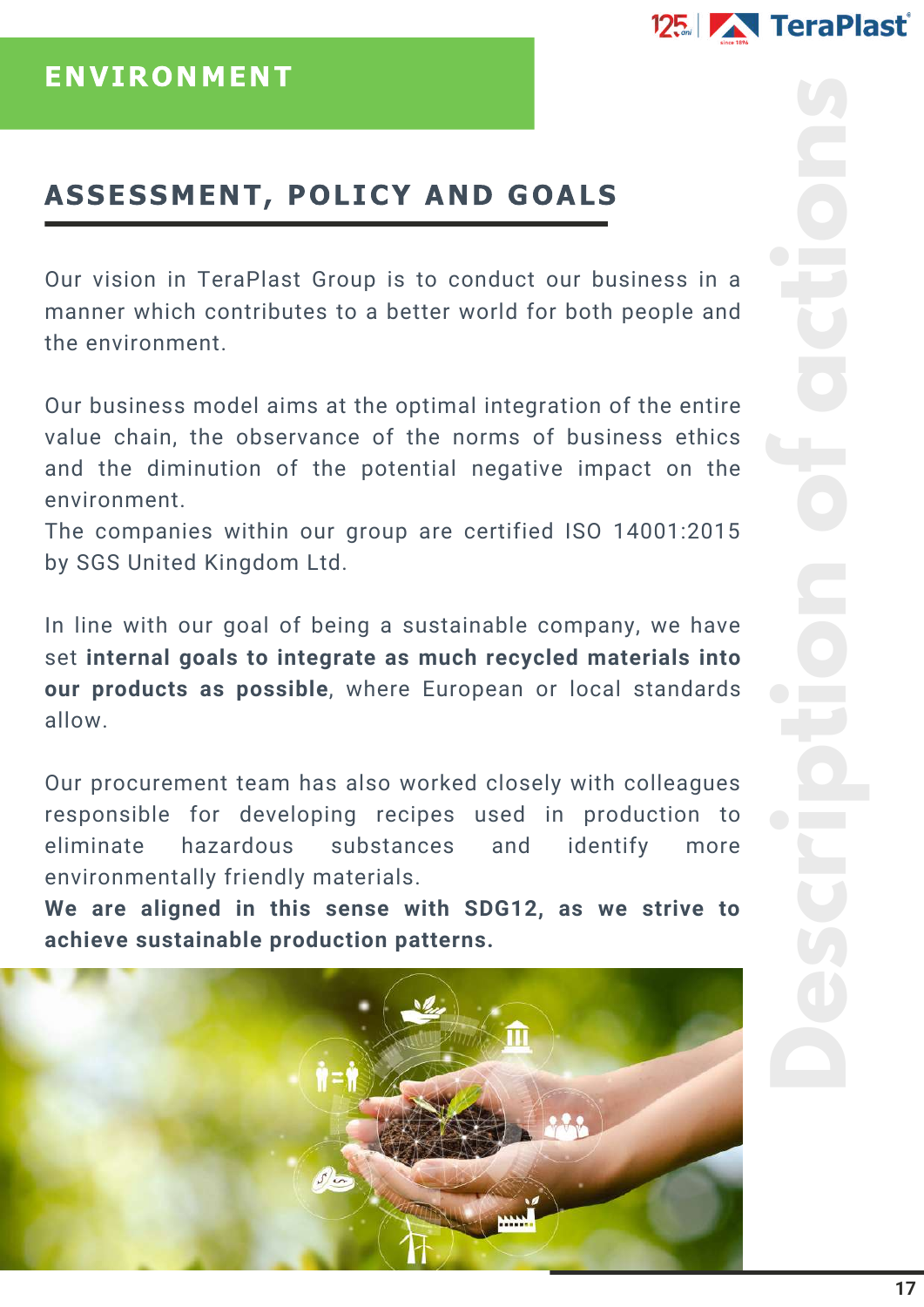Environmental protection issues are managed by our in-house dedicated team, which is coordinated by our Environmental Officer. Risk assessments and action plans are undertaken by the Environmental team, which is part of the Integrated Management Systems Team, and are revised and validated by the Analysis Commission and Top Management.

**Annually, within the management analysis, we evaluate the processes that take place in each area of activity of the Group companies and the associated impact.** The analysis process shows that under normal operating conditions there are no significant environmental risks that are not already addressed by internal measures.

At the same time, the Analysis Commission meets periodically to analyse the risks including operational and environmental, based on the various scenarios.

A significant part of the annual management review includes aspects that refer to the potential impact that our activity has or may have on the environment and the necessary action plans.

The level of compliance with legal and regulatory requirements, in terms of environmental protection, is monitored annually as a requirement of the integrated quality-environment-health and occupational safety management system, audited both internally and by external bodies.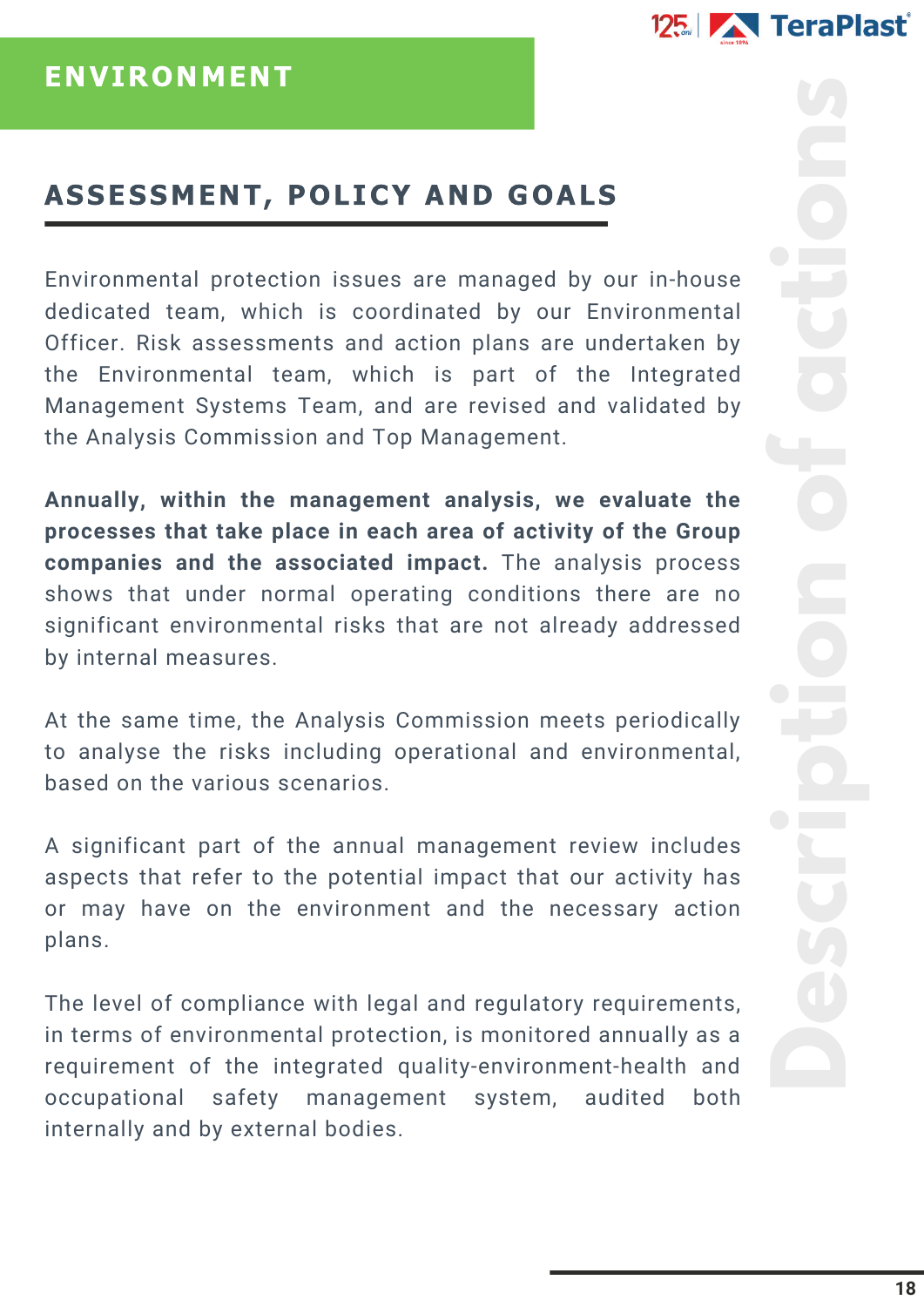# 125 | TeraPlast

#### ASSESSMENT, POLICY AND GOALS

TeraPlast is a member of **Recovinyl under VinylPlus**, the Voluntay Commitment to sustainable development of the European PVC industry. This partnership is one of our initiatives which **aligns with SDG17 as a voluntary commitment in technology that support sustainable development.**

#### **Strategic objectives for 2022:**

**reducing carbon emissions by another 44,000 tonnes compared to 2020 by investing in recycling and electricity from renewable sources (photovoltaic panels)**

#### IMPLEMENTATION

Environmental aspects are managed according to the ISO 14001 standard which is implemented and certified by recognized certification bodies.

**We develop and promote modern "environmentally friendly" technologies and products.** In line with international strategies for sustainable development and the circular economy, we are actively involved in disposing of plastic waste by recycling it.

We have implemented energy management plans in accordance with the ISO 50001 standard.

We focus on process optimization and implementation of projects that contribute to reducing our own technological energy consumption, GHG emissions.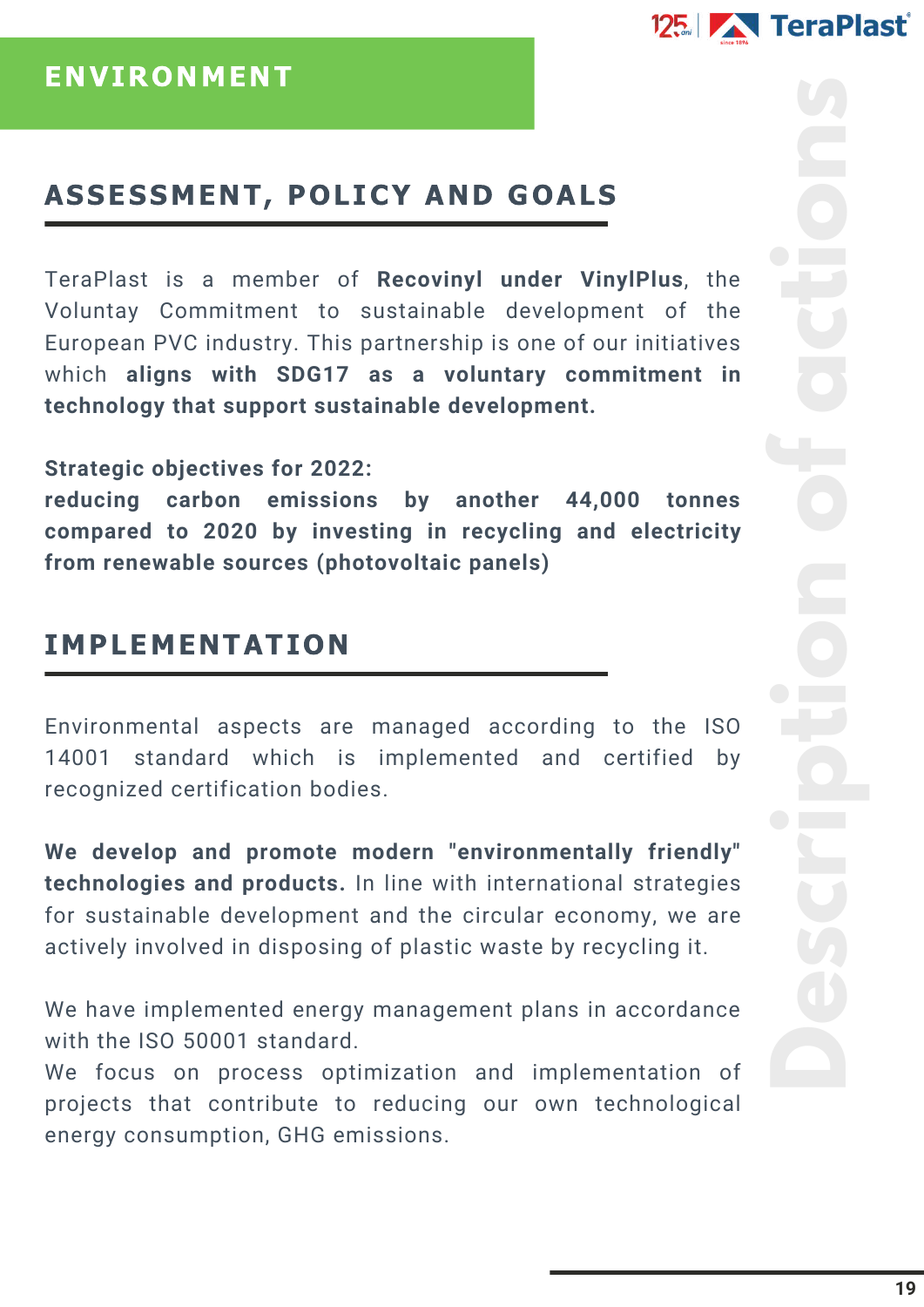

#### IMPLEMENTATION

In 2020, we implemented the largest **rooftop photovoltaic power plant** in Romania, consisting of 7,000 panels, totaling 12,000 square meters, which can provide us with up to 11% of the necessary electricity from renewable sources and helps us **reduce CO2 emissions by 660 tons.**

The project will be extended to the new halls in the Industrial Park as part of the investment plan, by adding 2,2 MW to the current capacity. **Our initiative is aligned with SDG13, as we are acting on climate change mitigation and striving for climate protection.**

We are striving for a **paperless culture** by using integrated electronic invoicing and warehouse management (WMS) systems, most of our invoices being emitted electronically under the SAP HANA system. Within TeraPlast, the SAP has been upgraded to the 4HANA version.

The development of the product range also integrates **objectives regarding product sustainability.** That is why we have developed over time solutions such as multi-layered PVC pipes (with recycled core) or PE 100-RC pipe (resistant to crack propagation and) with a lifespan of up to 100 years according to PAS 1075.

**Sustainability is one of the pillars at the core of our activity**, the two most sustainable portfolios being rigid PVC recycling and biodegradable packaging.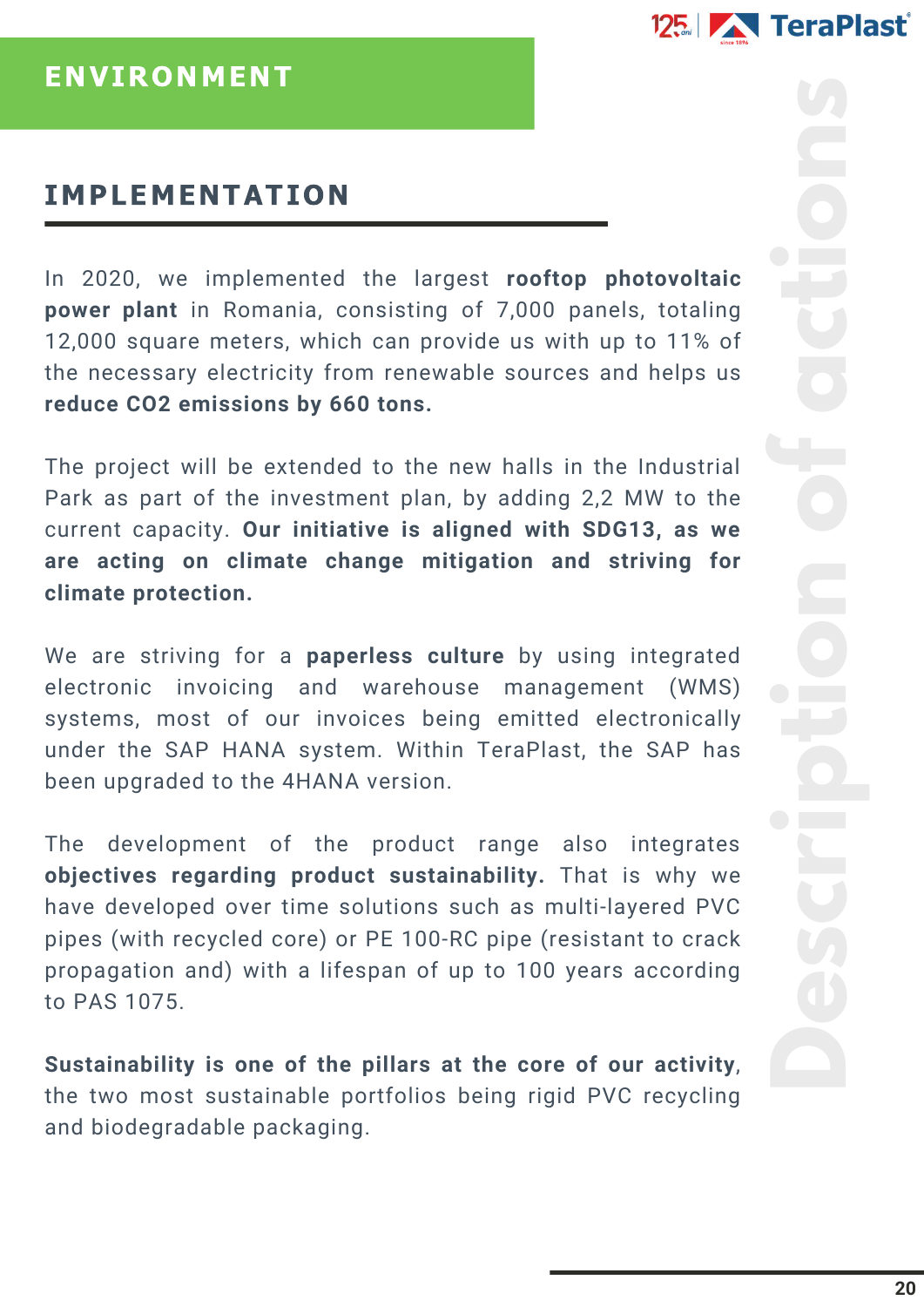

#### IMPLEMENTATION

**TeraPlast Recycling** is the largest micronized PVC producer in Europe and since 2019 it permanently develops its third-party client portfolio. The factory processes post-industrial and postconsumer rigid PVC waste.

The finished product resulting from the recycling activity (regranulated PVC or micronized PVC) can be used by PVC processors in manufacturing processes without changing the technical or qualitative characteristics of the finished products (i.e. PVC pipes and/or window profiles).

Our new portfolio of environmentally friendly **biodegradable packaging** line is certified OK Home Compost, OK Industrial Compost and OK Soil by TUV Austria in accordance with the EN 13432 standard. It operates on a market with an accelerated growth rate, in which half of the local consumption (Romania) is covered by imported products.

**Our growing portfolio is aligned with SDG9, as we strive to bring innovation within our industry and deliver innovative solutions for our market.**

We also closely monitor fuel efficiency for the fleet of employee cars and freight cars, taking into account the annual logistical need. In 2021, part of the car fleet destinated to employees was renewed in line with our objectives of effectiveness in this area.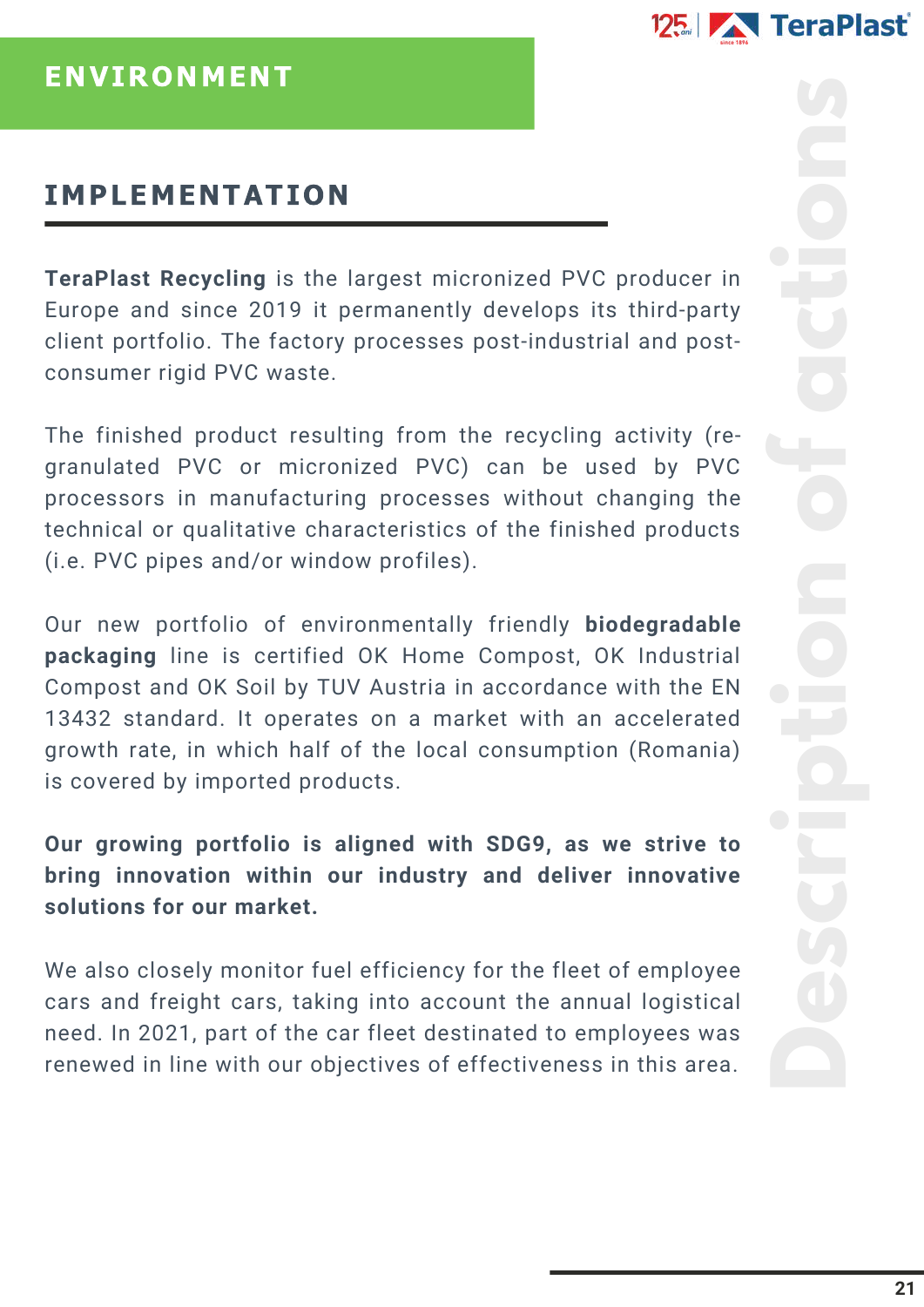

#### IMPLEMENTATION

**Any risks, incidents and/or violations regarding the environment principles and/or norms we guide ourselves by can be reported through the public whistleblowing system in place.**

Our philosophy of social responsibility is concentrated under the umbrella Together We Build Romania, composed of 3 major pillars: Education, Social and Environment & Health.

## MEASUREMENT OF OUTCOMES

We have **increased our rigid PVC recycling capacity** from 12,000 tons/year to 31,000 tons/year, which can lead to a reduction in CO2 emissions of up to 62,000 tonnes per year and results in our group becoming the **largest producer of micronized recycled PVC in Europe** and in the top 5 European rigid PVC recyclers.

**In the past two years we have invested € 20 million in green products:** biodegradable packaging, recycling, green energy generation, Gri(n) pipe, multilayered PVC pipe with recycled core.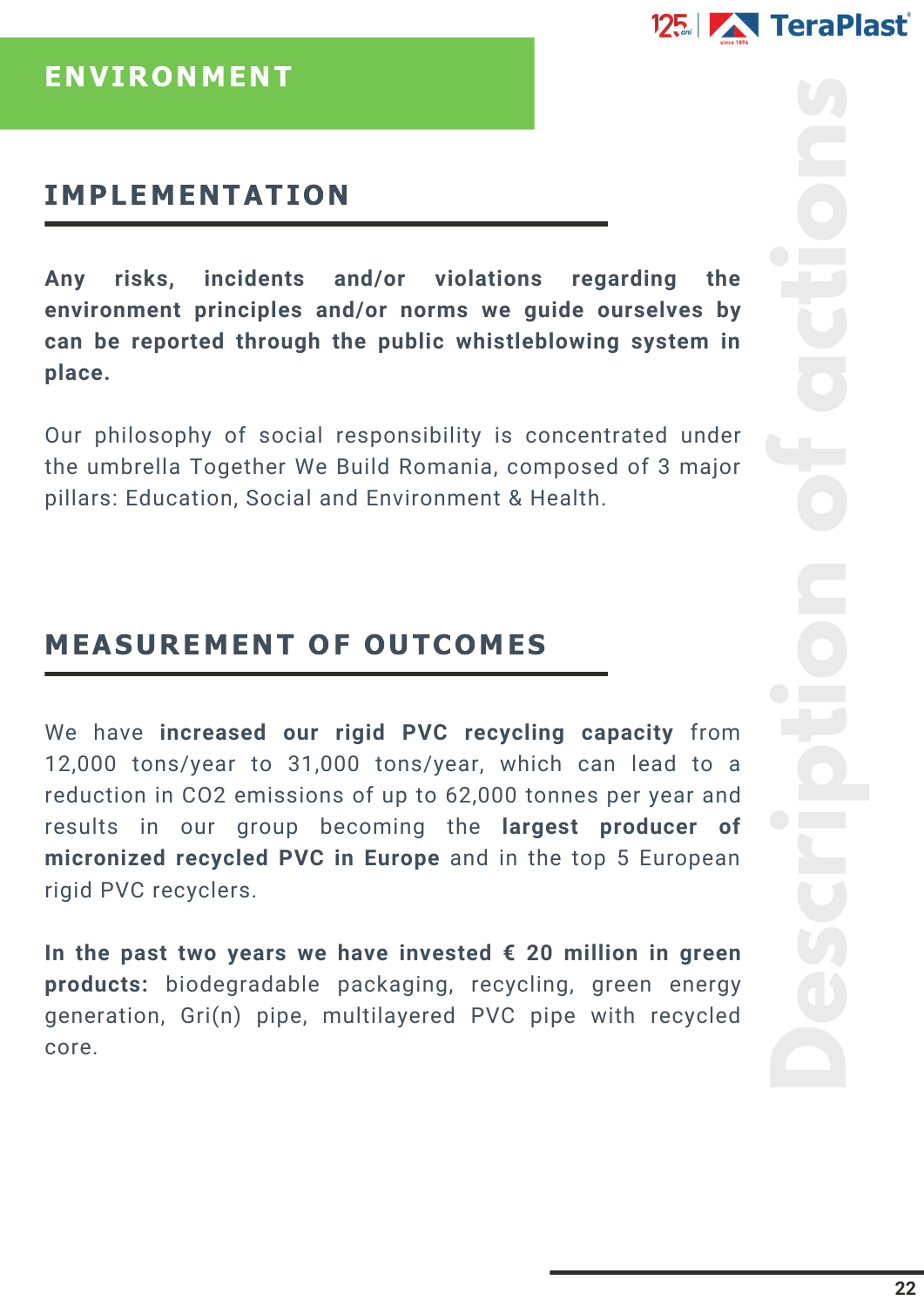## MEASUREMENT OF OUTCOMES



of the waste purchased by TeraPlast Recycling in 2021 is post-consumer waste

In 2021, 34% of the waste purchased by TeraPlast Recycling come from post-industrial sources.

- We imported 70% of PVC waste from countries such as the Netherlands, Italy, Germany, Hungary, mainly post-consumer material.
- We purchased around 30% from the domestic market.
- 63% of the production (finished product of recycled rigid PVC) was used within TeraPlast Recycling for the production of PVC pipes
- 37% was sold to third party customers.

Within the reporting period, 26% of the total amount of PVC used in TeraPlast's PVC plant used recycled PVC as input, and our products are 100% recyclable.

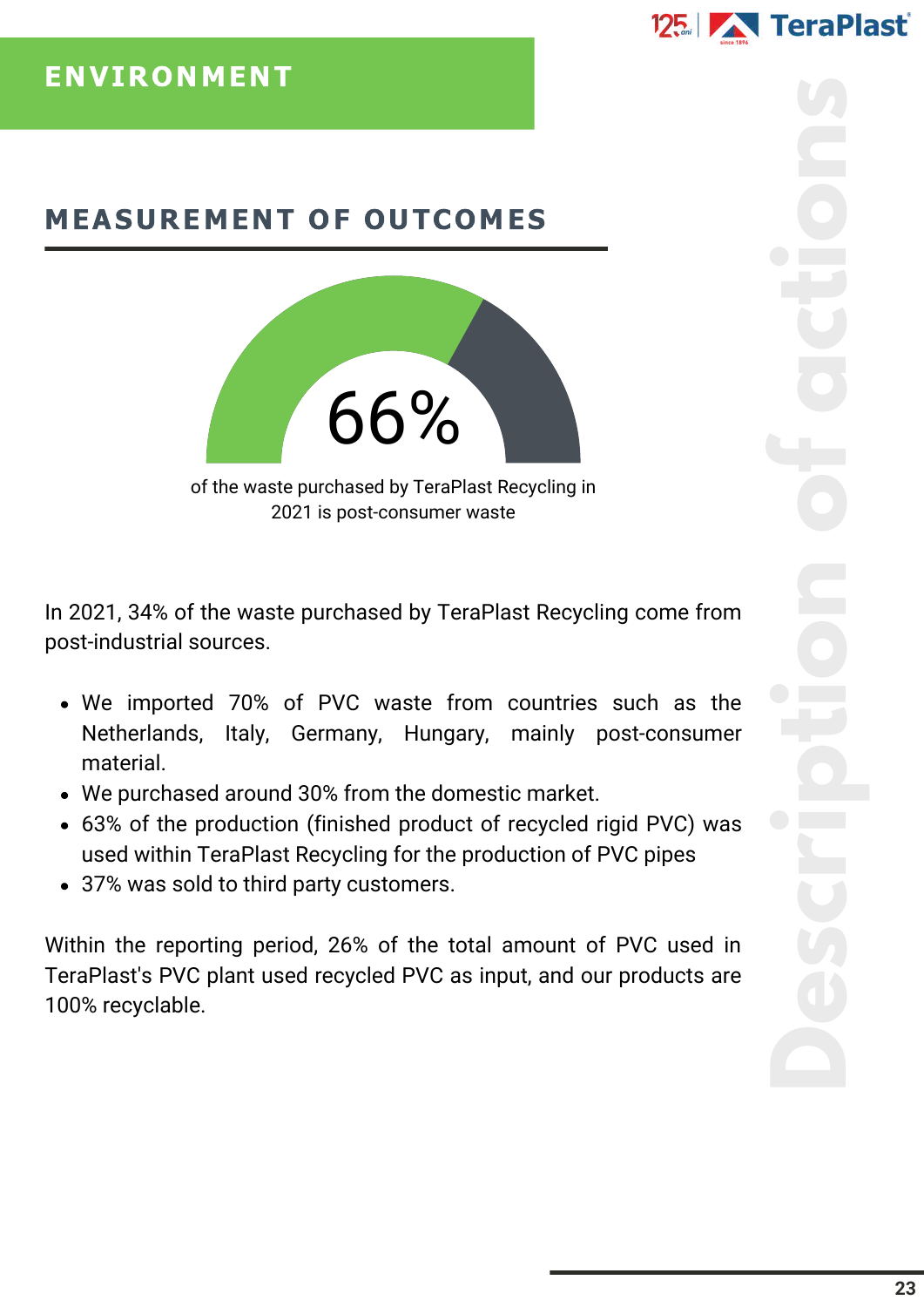# 125 | TeraPlast

# MEASUREMENT OF OUTCOMES

**The number of invoices listed in 2021 is under 1% of total invoices issued.** The technological wastewater generated on our premises is 80% recirculated.

Within the reporting period, compared to the previous year, water consumption per finished product has increased by 59%, electricity per finished product has decreased by 8% and quantities of recycled waste generated on-site has decreased by 22%.

These metrics are influenced by the expansion of our activity in the past year and the ongoing changes within the group's structure and portfolio diversification.

**Among the CSR projects supported by the Group in 2021 that address environmental aspects:**

- Partnership with Let's Do It Romania for the National Cleaning Day
- Supporting a local project for placing weather stations in Bistrita-Nasaud county, one of which was placed in our Industrial Park.
- Rehabilitation of a steam train and a narrow gauge railway to transform it into a touristic route for sight-seeing and discovering the local landscapes and tradition. **This initiative is aligned with SDG8, as it promotes sustained, inclusive and sustainable economic growth in tourism in the local area.**
- Partnership with Tasuleasa Social for Via Transilvanica (named Romania's El Camino) and for reforestation activities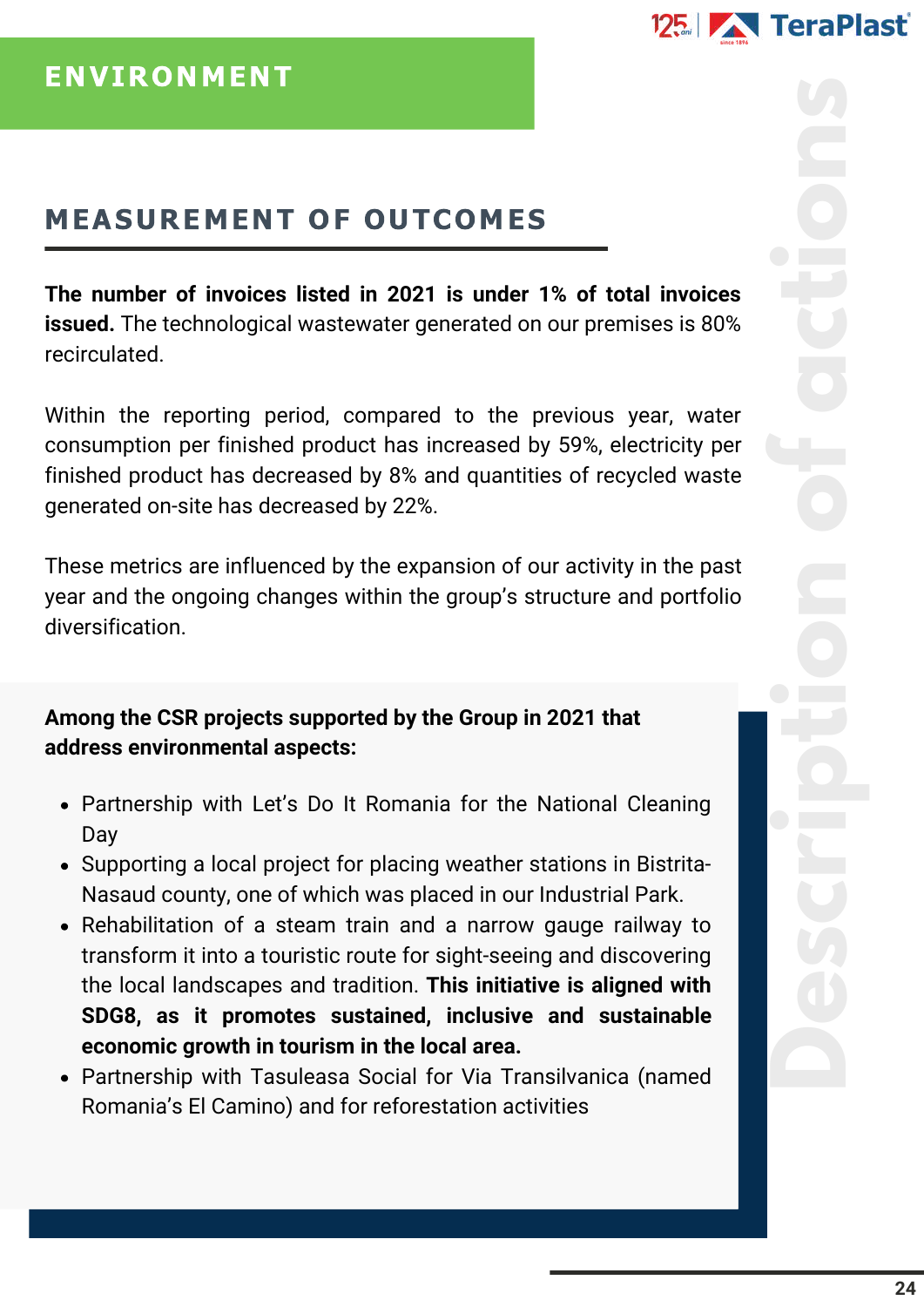Anti-corruption is a core policy within our company, as it is firmly integrated within the Business Ethics pillar of our Corporate Governance. We made sure to include it within our Code of Conduct, which is delivered to each employee, from day one of their journey within our Company.

#### **TeraPlast Group does not tolerate any form of corruption in its business.**

According to our Corporate Governance Status, the corporate bodies within our group are: General Assembly of Shareholders (the highest decision structure), Board of Directors and Executive Management.

The proposals submitted to the General Meeting of Shareholders, in the case of the members of the Board of Directors and the executive management, take into account criteria regarding professional experience relevant to the position they hold and, where applicable, the activity of the previous term.

At the same time, aspects related to potential conflicts of interest, aspects of ethics and anti-corruption are analysed, according to the provisions of the internal code of ethics and conduct as well as the corporate governance code.

**Our group is committed to following fair competition practices**, while carrying out our activities according to the Treaty on the Functioning of the European Union (TFEU), without taking any part or supporting fraud and corruption practices.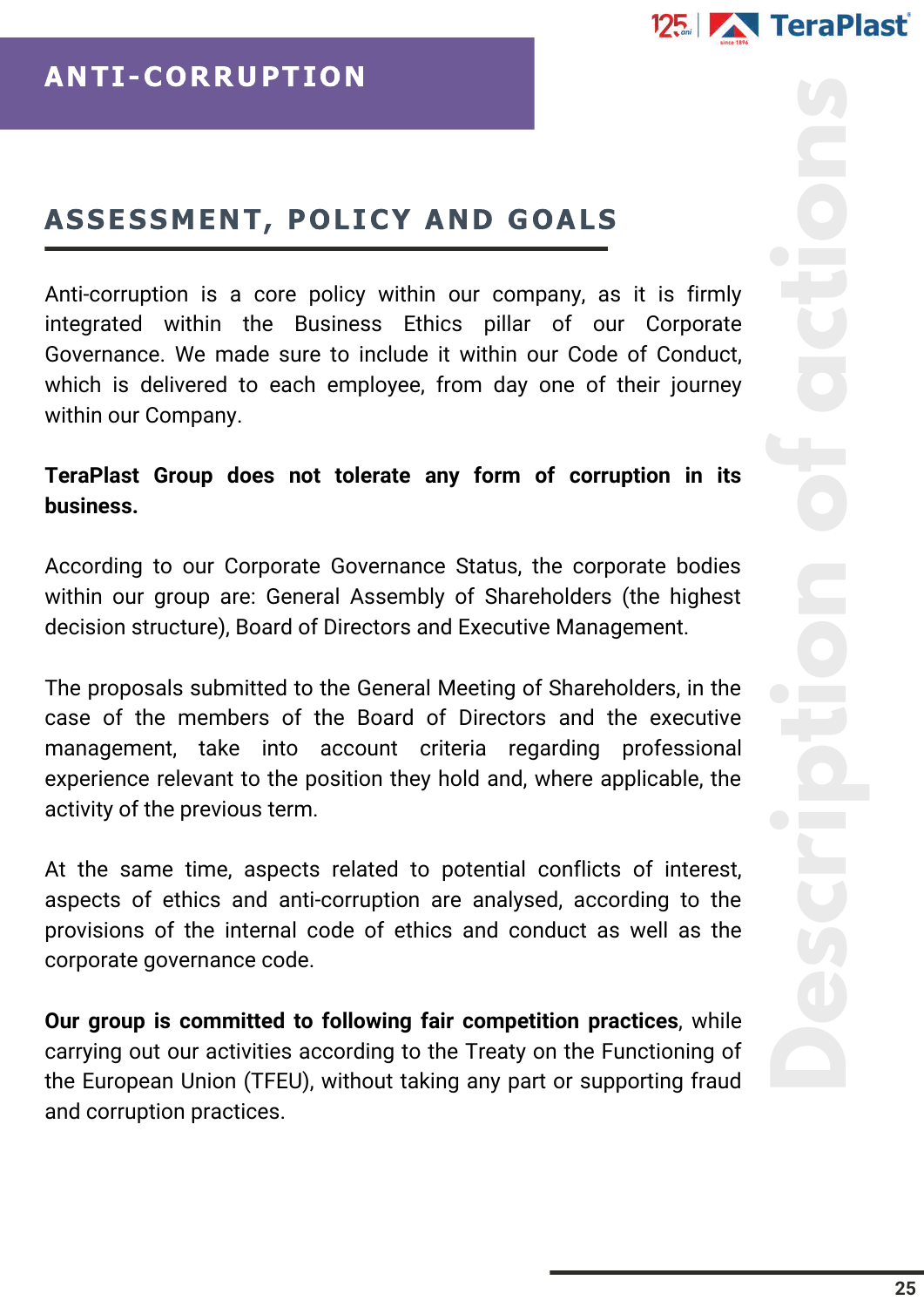In our activity we focus on the constant improvement of the materials we use and processes through which we interact with the interested parties.

Our group is included in the BET reference index of the Bucharest Stock Exchange and in the SmallCap and AllCap indices of FTSE Russell. In our view, this demands special attention to the observance of the shareholders' rights and to their unitary and correct information.

In addition to mandatory periodic reporting, we maintain constant communication on official channels and in the mass-media to ensure the visibility of public information about the evolution of our business, strategy and vision.

TeraPlast does not contribute to, and it is not affiliated with political groups.

#### **Specific strategic objective for 2022-2023:**

**development of a new evaluation procedure for suppliers and collaborators including the environment related principles they apply.**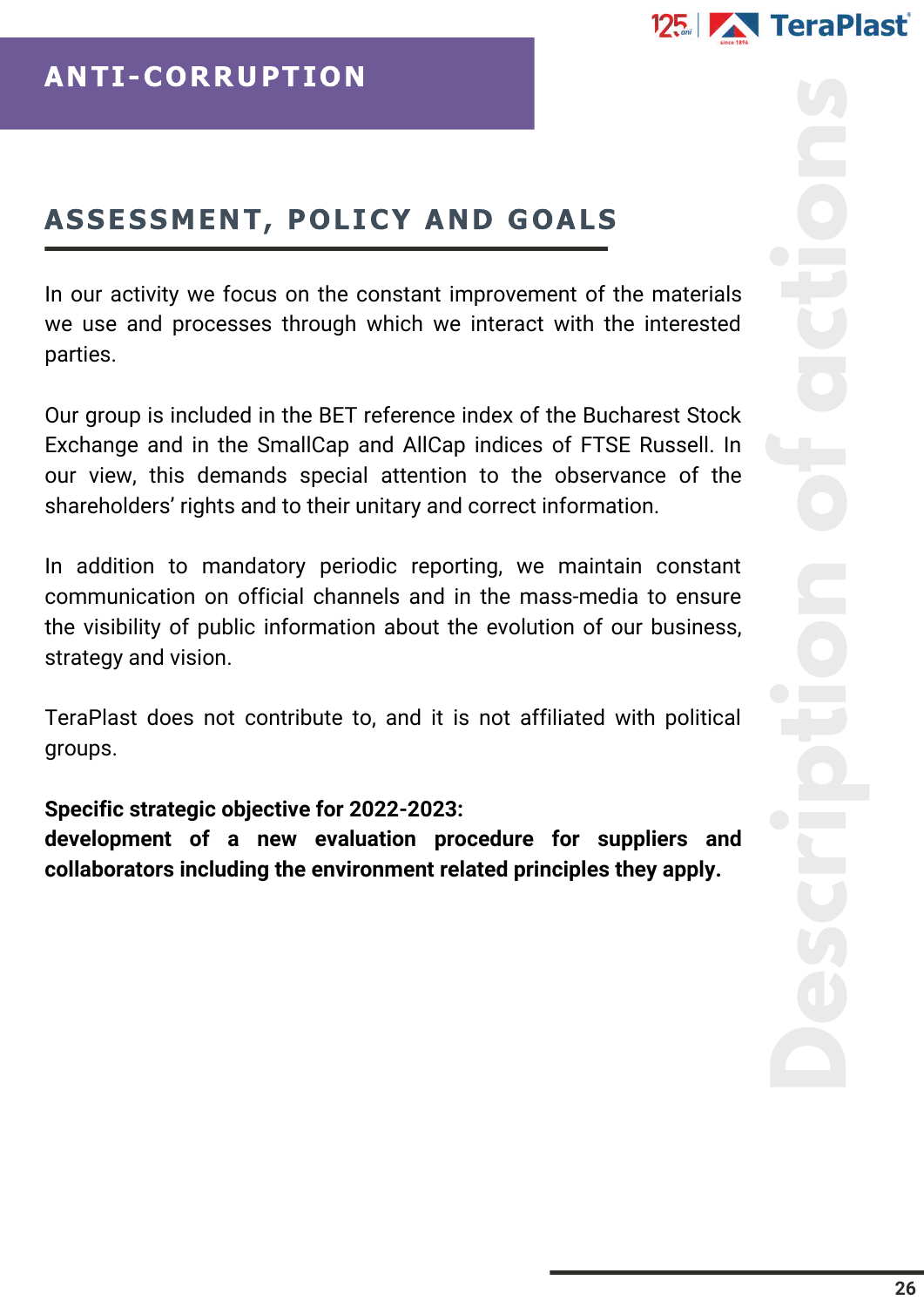

## IMPLEMENTATION

#### **The internal Code of Conduct addresses our entire business.**

TeraPlast Group employees must abide by its provisions and behave in a professional manner, based on a set of principles. At the time of employment, our colleagues are presented with this code, which is available for permanent consultation and in the cloud storage locations used by the group.

#### **The whistleblowing system is one of the instruments stakeholders can use to report any misconducts and/or violations with regard to anticorruption matters.**

As previously stated, it can be accessed by any stakeholder online, through mail, e-mail, by phone, and using the complaint boxes in our locations. The notifications can be completed by using the claimant's name or anonymous. In case of serious charges, the Integrity officer will notify the Internal Integrity Committee and the company's management if applicable.



Within TeraPlast Group we have dedicated structures and roles which monitor and evaluate, amongst other, the correct implementation of anti-corruption principles, which include but don't resume to the Analysis Committee and the Internal Integrity Committee.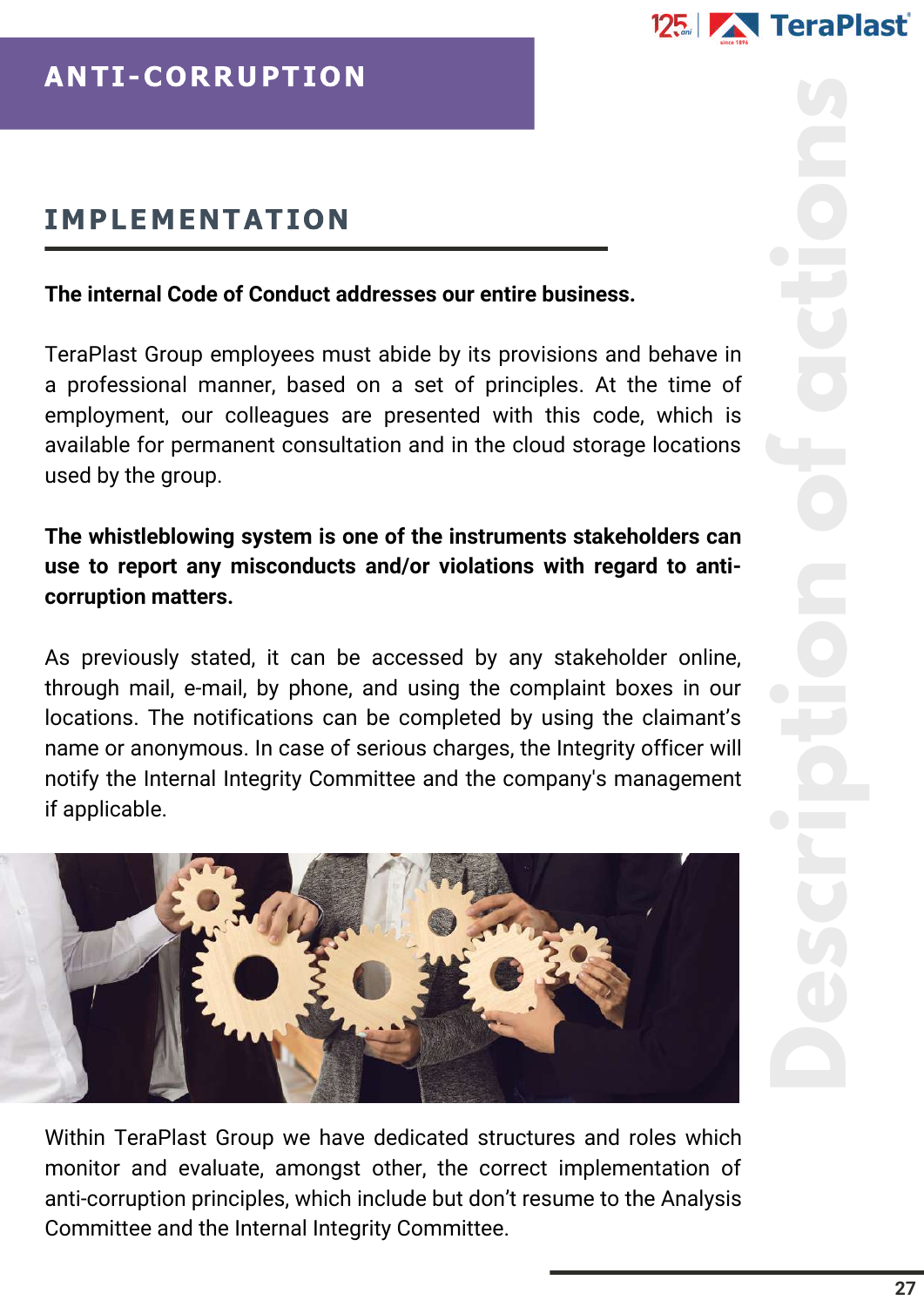# MEASUREMENT OF OUTCOMES

Within the reporting period, the TeraPlast Group did not record any incidents with significant impact or resulting in sanctions on human rights, anti-corruption, discrimination, anti-competitive behaviour, monopoly, occupational safety and security or data confidentiality.

During this period, we also conducted 1 risk assessment and revision of current practices related to anti-corruption and anti-fraud.